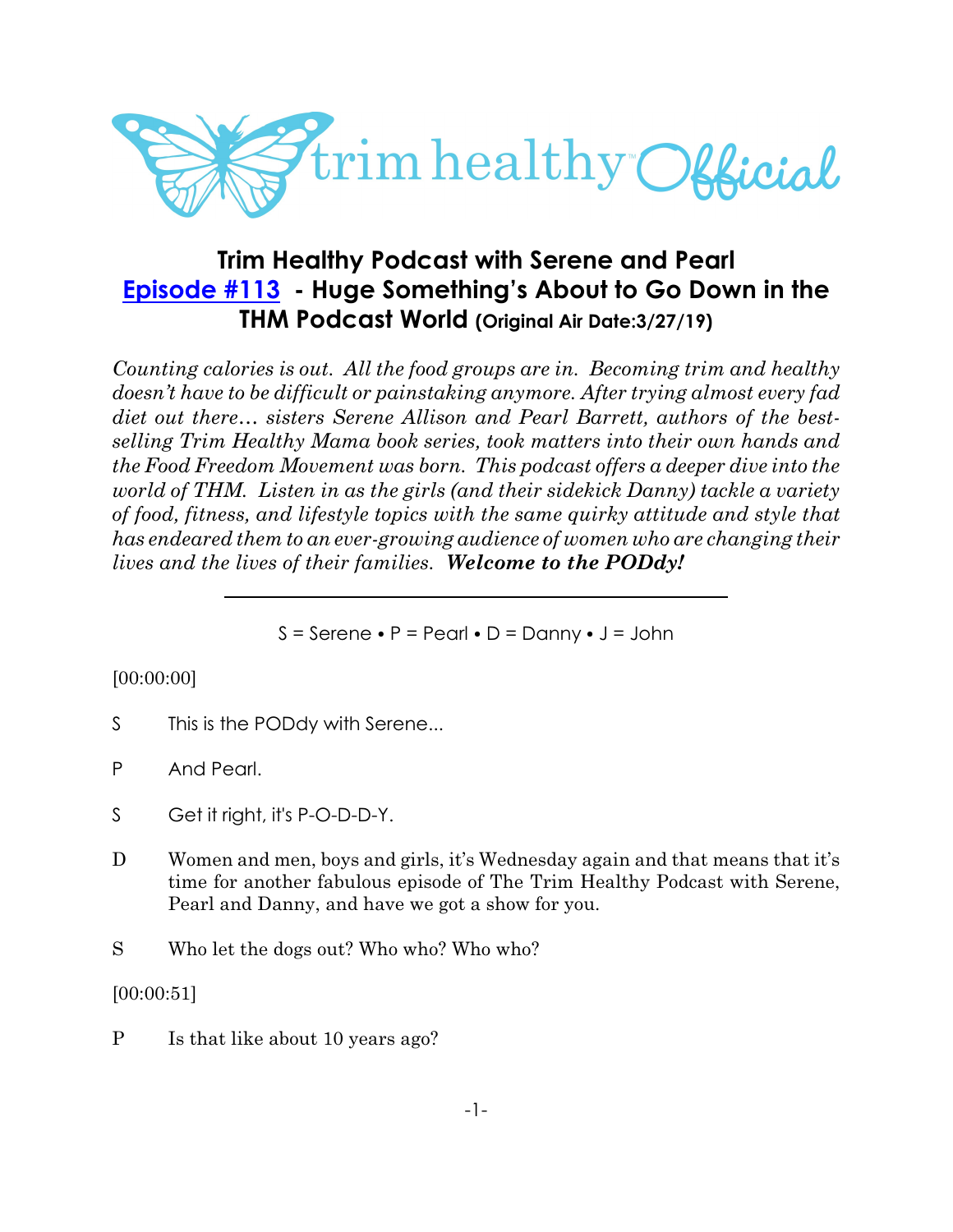- D Why are you singing that?
- P She…Serene's unplugged, did you just hear that?
- D Why are you letting the dogs out?
- S No, listen, I know that that's old. But I just, I felt the release and this is The Poddy where we release many things, like in the shower.
- P We released the cat out of the bag.
- D Oh, I see that.
- P Oh, she's going back.
- S I felt the release, I felt a new release from all the cheerleading. I felt a new release to, not that I read social media, but Pearl came over and told me that…
- P I said listen…

[00:01:20]

- S That half the people hated us, but half the people loved us and so…
- P No, wrong. Okay, she's referring to the podcast recently. See, I don't know when...We're recording this podcast right now and I don't know when it's going to play.
- S Yes, we're lying, it's not Wednesday.
- P Of a recent podcast, Serene is referring to, when we ended the show, Danny and I haven't told you this, with Serene announcing that she loves to pee in the shower and that it's good.
- S Hey, I didn't announce it, I think it came, very analytically, scientifically after something Danny said.It all had purpose. I just know that.
- D There was purpose.
- P Okay Danny…
- S It might have been a scripture thrown in there.Even I had been very spiritual.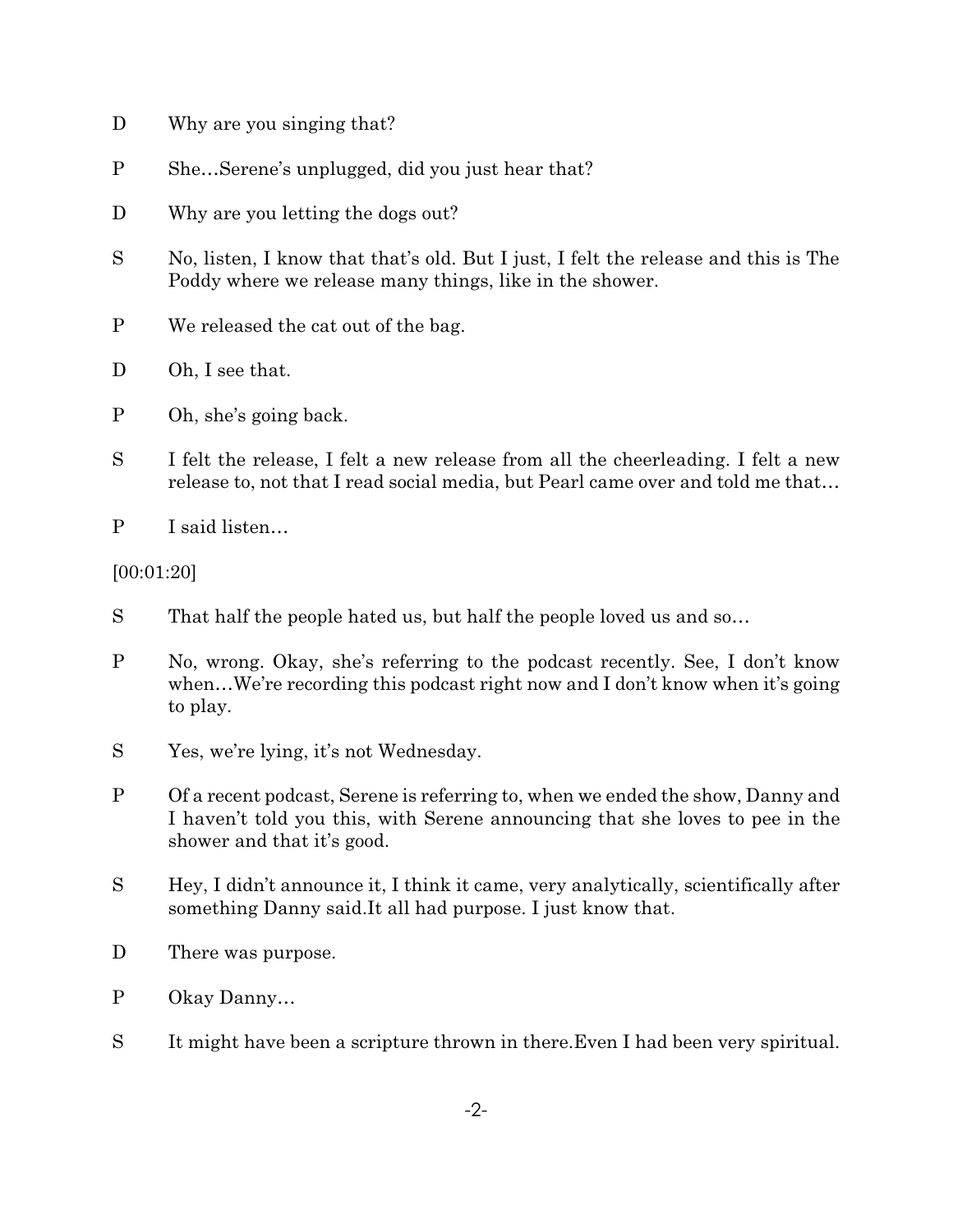- D Yes, it was in the book of hesitations.
- P Danny was also a shower pee'er, we found out that John and Lesley are shower pee'ers. I held my ground and said only when pregnant andwhen you're desperate please.

[00:02:03]

S She lies.

- P Okay, so that of all the things….
- D A part-time shower pee'er. If you will.
- S You don't know when you pee because you can't hear the tinkle.
- P I haven't been pregnant for fourteen years.
- D Hold on, so we got criticism?
- P No, I'm telling you about it. Yes, a little bit. I would like… Serene just came on here and she exaggerated. So, what happened was, that podcast… I announced the podcast on Facebook like I usually do, and said, Hey, we answer your hard questions here. If you eat too much meat…
- S Oh is this my water? Like I'm a special person that comes and talks and gets a water. Is that my water?
- P Yes, that's your water.
- S Thanks.

[00:02:33]

- P It's actually for somebody else.
- P For someone important.
- D It's yours Serene, it's yours.
- S It's mine now.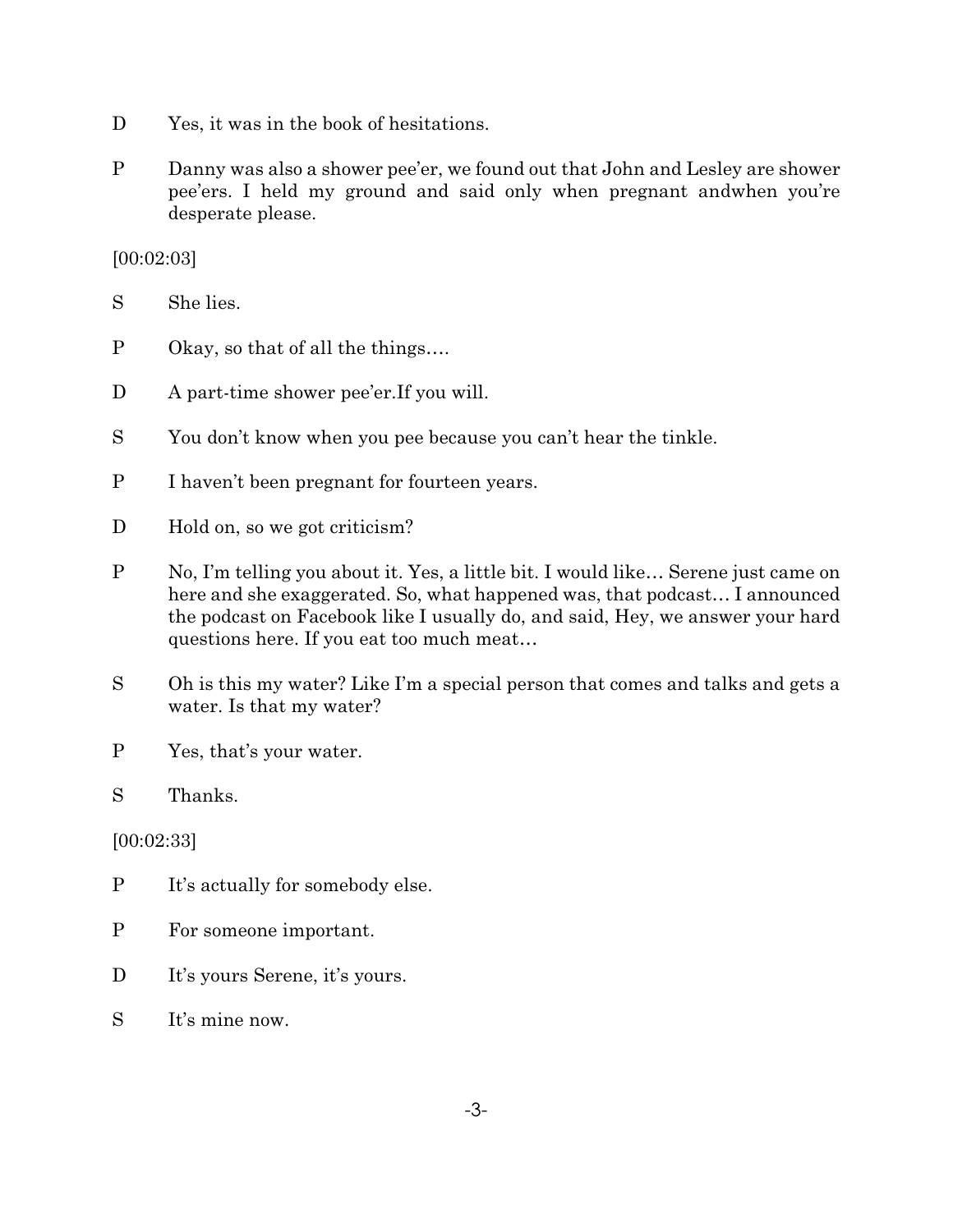- P Anyway this is not the topic of today's podcast, but I'm going to say it. Okay, so then I announced the podcast just generally. I didn't mention the peeing because I hoped it would fly under the radar. Because I didn't want to get in trouble with ours Admins who work so hard on our Trim Healthy group and who take off topic stuff away. Because off-topic…
- S And a lot of those Admins are already cleaning up pee all day long, they have children and diapers still, and they are doing this in their spare time.
- P I know, so I was trying to be kind to the admins, but no, of all the topics of that podcast: pee. Everyone wanted to talk to the pee. I didn't know other people were pee'ers, and they're like, hashtag normalize peeing. And it just went huge, every second post was about peeing and others were like, that's gross. You really pee? You pee, you guys? And it was like, yes come on pee. No one's talking about it, we all pee. And then other people were like, that's disgusting. Mostly…
- S I do think it's disgusting if you have a plastic shower liner. You have to have all tile and glass, I feel like it's easy for water to slide it…

[00:03:34]

- P Back when I peed, when I was pregnant, it was plastic.
- S Yes, that's probably why you're not a pee'er. So, I feel like we can only normalize pee if you have tile and glass only. I think it's easy to clean. Easy for the shower water to cleanse.
- D Yes, I love how people complained about us talking about pee.
- S Plastic absorbs.
- D And we're going to drive it in deeper this week.
- P I know, but there weren't too many complaints Danny, there were a few.
- D Most people were being liberated.
- P Most people were being liberated.
- S Well that's why I was letting the dogs out.
- P Most people were being kind. I was apologising to our admins, and our admins were very patient and kind, they just let it all go. They let everyone talk about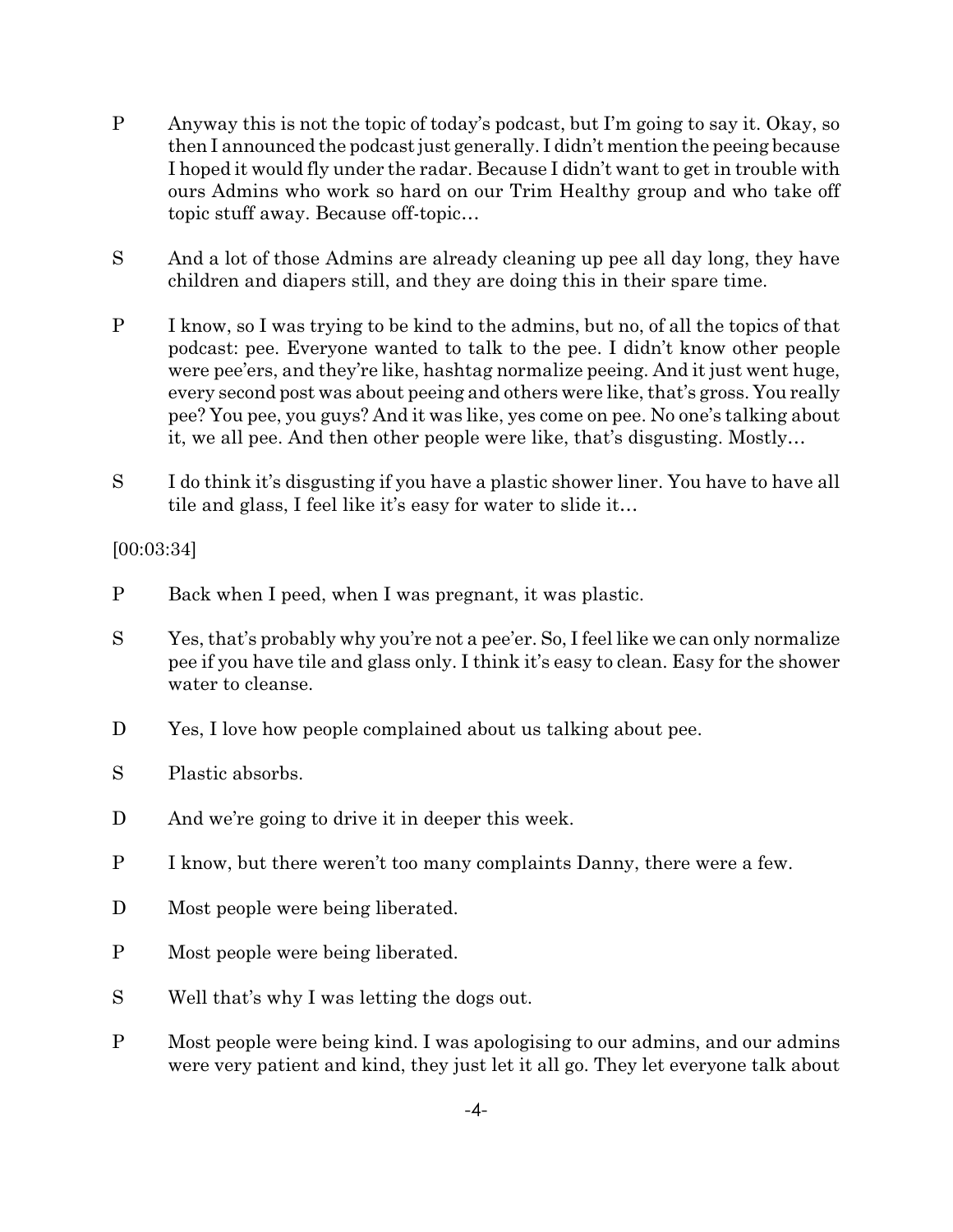pee.

[00:04:06]

- D Pun intended.
- S Listen, I am a little bit behind but not that behind. I did hear Who Let the Dogs Out about last year and I thought it was the new Achy Breaky Heart.
- P Serene only just heard Achy Breaky Heart.
- D I skate-danced to that back in 89'.
- S I still thought Billy Ray Cyrus was like, you know.
- P There's a big announcement coming people, but I have to eat my salad. Here's another thing we heard.
- D No, you can't eat your salad now.
- P Okay, someone said.
- D I'm sorry.
- P Someone didn't like the normalize peeing, and they also said, and I love you whoever said this because she's a nice lady, not everyone is like…
- S Well, she's probably just too nice, the Queen's English nice.
- P She said, and also, I wish they'd listen to their Poddy's back, because you can hear them eating and it grosses me out. And I have to turn it off.

[00:04:47]

- D It grosses her out? What does she not eat, does she just depository it?
- P No, well you see, we're talking on these mics.
- D Which is gross.
- P And there's a lot of chomping going on obviously.
- D But we don't eat that much, do we?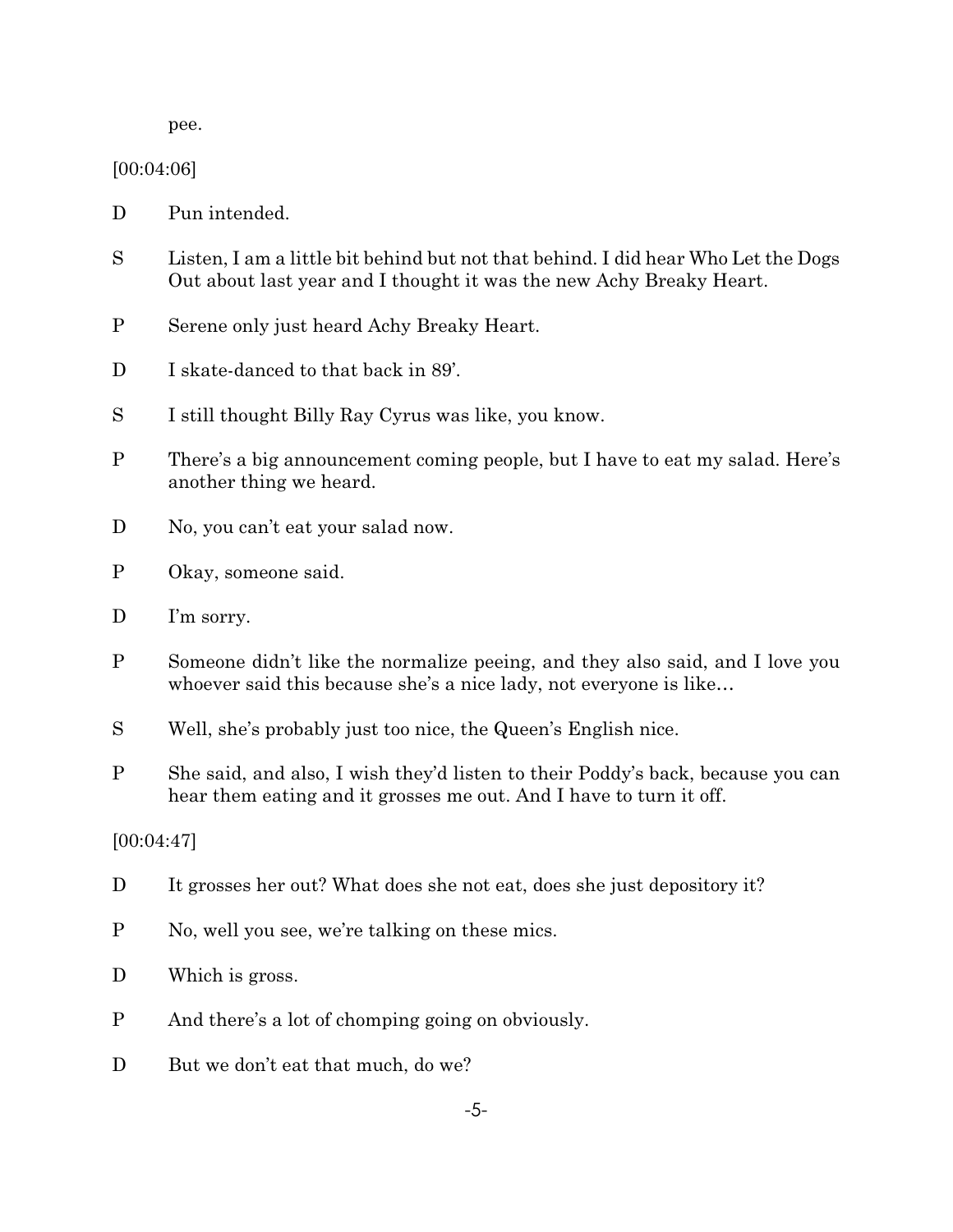- S Mainly the noise is Solly.
- P It's mostly Serene, and you know what? So, all I was going to say was, now whenever I want to eat, because this is lunch time when we record.
- S That's the problem, and it all comes back to me. Everyone's like, Serene choose the time because you've got all the little children and all the home-schooling.
- D You picked lunch.
- S Yes, so when is a good time? So, I picked a nap time for my craziest toddler.
- P 12.

#### [00:05:25]

- S And that's 12 o' clock. So, we're always...
- D Famished.
- S It's either we're starving and have low blood sugar so we can't talk to you, or let us eat and talk to you.
- P It's either no PODdy or eat, choose people.
- S Yes, choose.
- D What do you want?
- P Anyway, listen, I bring love to everyone today because I understand, chomping is gross.
- S And I have to tell you, most of my lunches are smoothies that I'm swallowing down on a boring straw. Because I don't have time to chew and talk on The Poddy days.
- P That means Danny and I are the chewers.Because that's true, Serene usually has a Yuk Yum Smoothie, and Danny and I are chomping.
- D And I'm always hungry.
- P Chocolate, she chomps chocolate.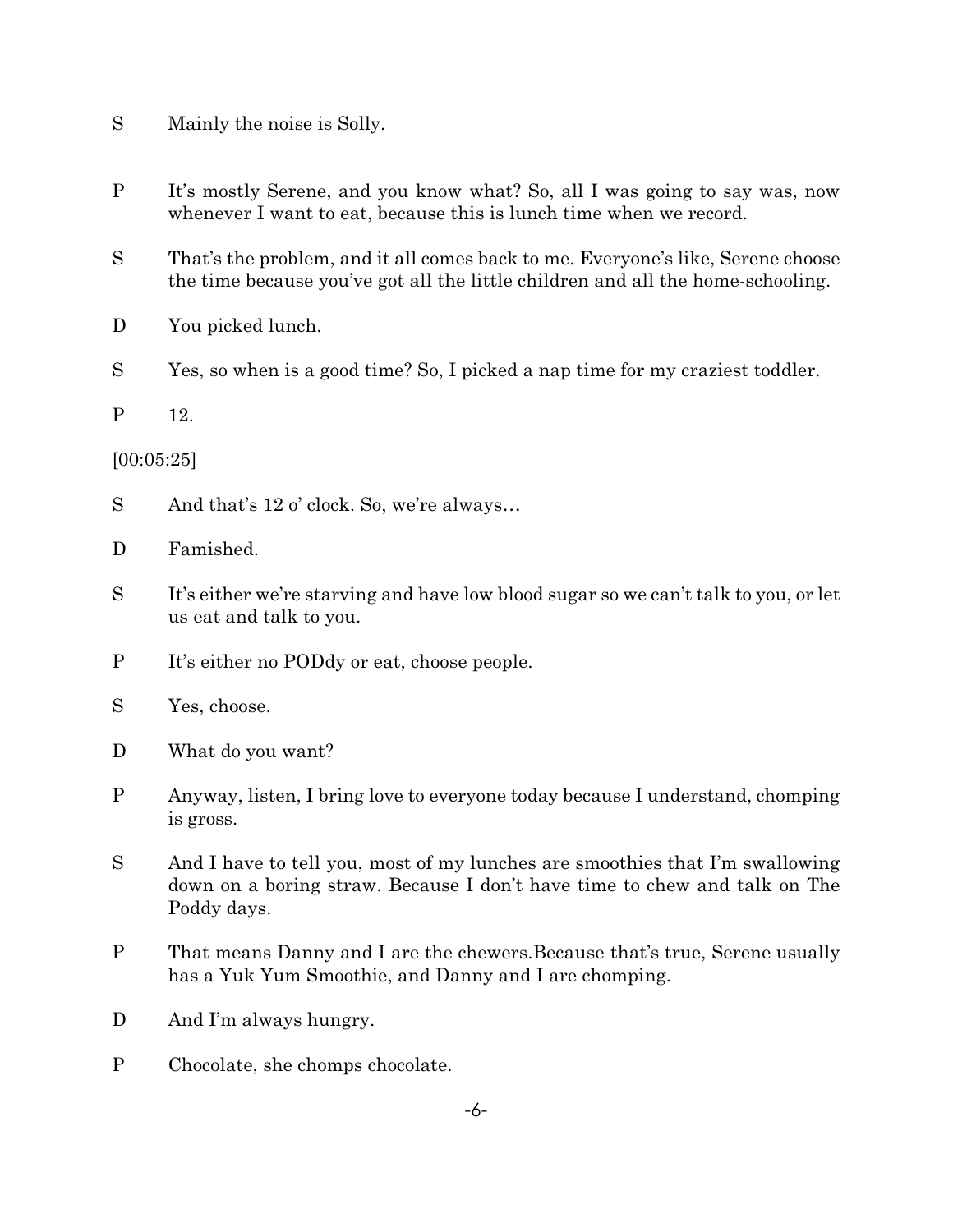#### [00:06:00]

- S It is the Danny who is the chomper because he's got the crackers and the macadamias.
- P Look, he has his mouth full right now.
- D It made me hungry just talking about it.
- P Okay, you guys, everyone listening, you can now tell if the chomping you usually hear is Danny or me. Now chomp Danny.
- S He moved his mic.
- P Chomp. I want to know who's the most culprit for the gross…
- D I chew with my mouth closed.
- P Chew it.
- D I'm doing it.
- P I don't hear it.
- D I know.
- P Oh it's because I have salads.

#### [00:06:25]

- D Because it's you.
- P Okay, now I will chew my salad and you can tell if it's me.
- D Look at what we're doing. This is what happens when you complain about our podcast, we drive it in, we drive it home. Don't listen then. Turn it off.
- P Okay, here's my chewing.
- S They're all trying to eat so much more daintily.
- D Yes, we're putting on an eat-show now.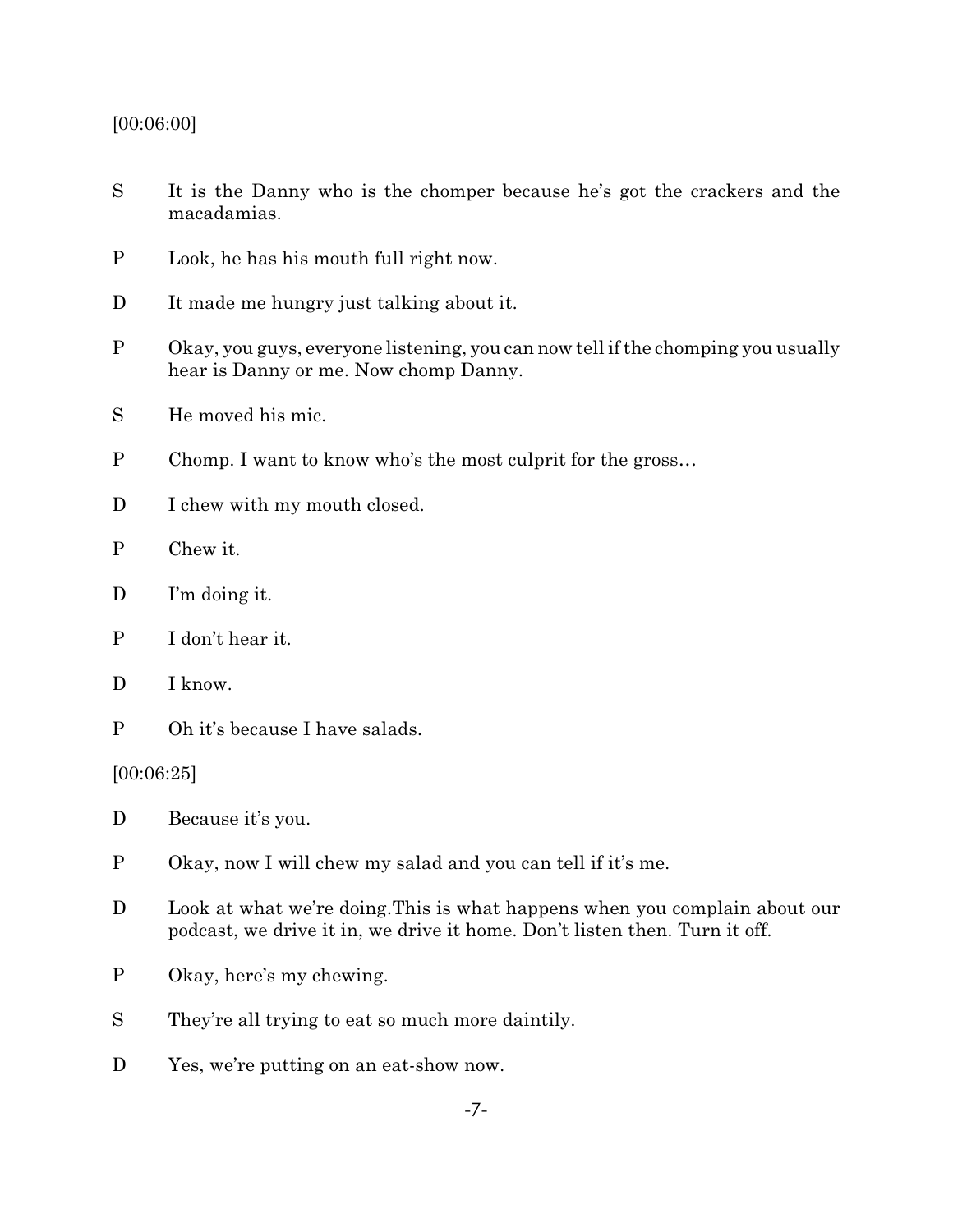- S Really, you're just so…
- D Normally we're like... And so, I lost two pounds and it was like, go away.
- P Oh my goodness, we are supposed to bring something of value, but I don't know if we're going to yet. Because really what we're going to do is announce something.
- S Well we were going to discuss, I was meant to come early today to discuss whether we were going to talk of value today on this podcast.
- P And we didn't get to that.

# [00:07:09]

- S But, Lesley belled me when we got in the door and we didn't get to. So now Lesley, our co-producer, she has a little bell with a smiley face on it and she helps to control the rabbit trails.
- P Oh yes, you guys don't know stuff behind the scenes, what goes on here. Like, the bell. Do you hear that? She bells us so that we can even start recording for this PODdy. Because when we come in here, we are just wanting to…Let loose?
- D Release.
- S Well you know, Danny our brother…
- P Danny my brother.
- S We get to see him one time a week, or twice a week.
- P All right people we have an announcement. Now usually, on our podcast, we stick to topic, do we not? Are we not good at sticking to topic? Do we not bring the meat?
- D The carne is present.
- P We bring the carne

[00:07:54]

S The carne is present, but I don't think we stick. I think that we have a lot of wonderful appetizers. We're like one of those people that likes to slurp on juice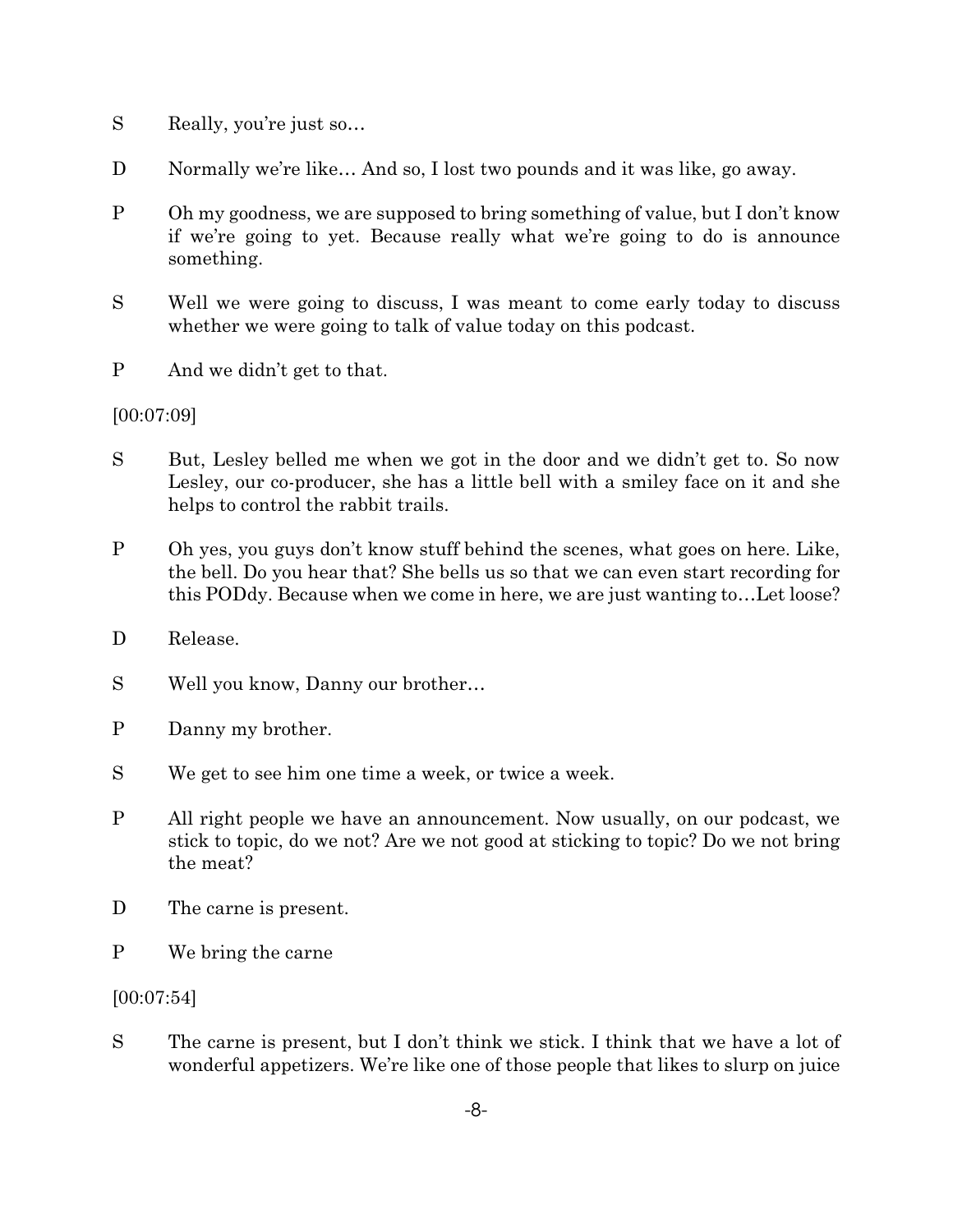in between the chew of the steak.

- P Okay, so we try to bring meat and we try to stick to topic, but it's very hard for us. Do you how much we want to go on rabbit trails?
- D Yes, have you considered our fondue?
- P So this whole podcast right now has been rabbit-trails.
- S All I want to do right now is to talk about Danny's outfit. I'm holding back.
- P So people, some of you may know that we actually have been doing a radio show for a while called the UNShow. And we sort of had a blast because, basically, all of it is rabbit trails.But we bring good stuff too. We bring, well we call it meat.
- S Well we bring foundational…
- P Knowledge.
- S Yes, we bring tips about health, but we bring foundational goodness back to the world. Like marriage is good, family is good. Positivity is good. God is good.

# [00:08:50]

- P So here's the deal though, it's hard though because there's too much music in between our UNShow. And really, we want to hear more of ourselves and less music.
- S And I don't even know who's going to be signing right.So, it could be Mick Jagger, I don't know.
- P It was AC, Mick Jagger's not on AC.
- S Or was Biebs.
- D Hey, speaking of rabbit trail, I have all the extracts in my backpack and I'm about to flavor my green tea. Do you have a recommendation?
- S I'd do Maple. Mapes.
- D Maple? That's where I was going.
- P Can I please get back on track?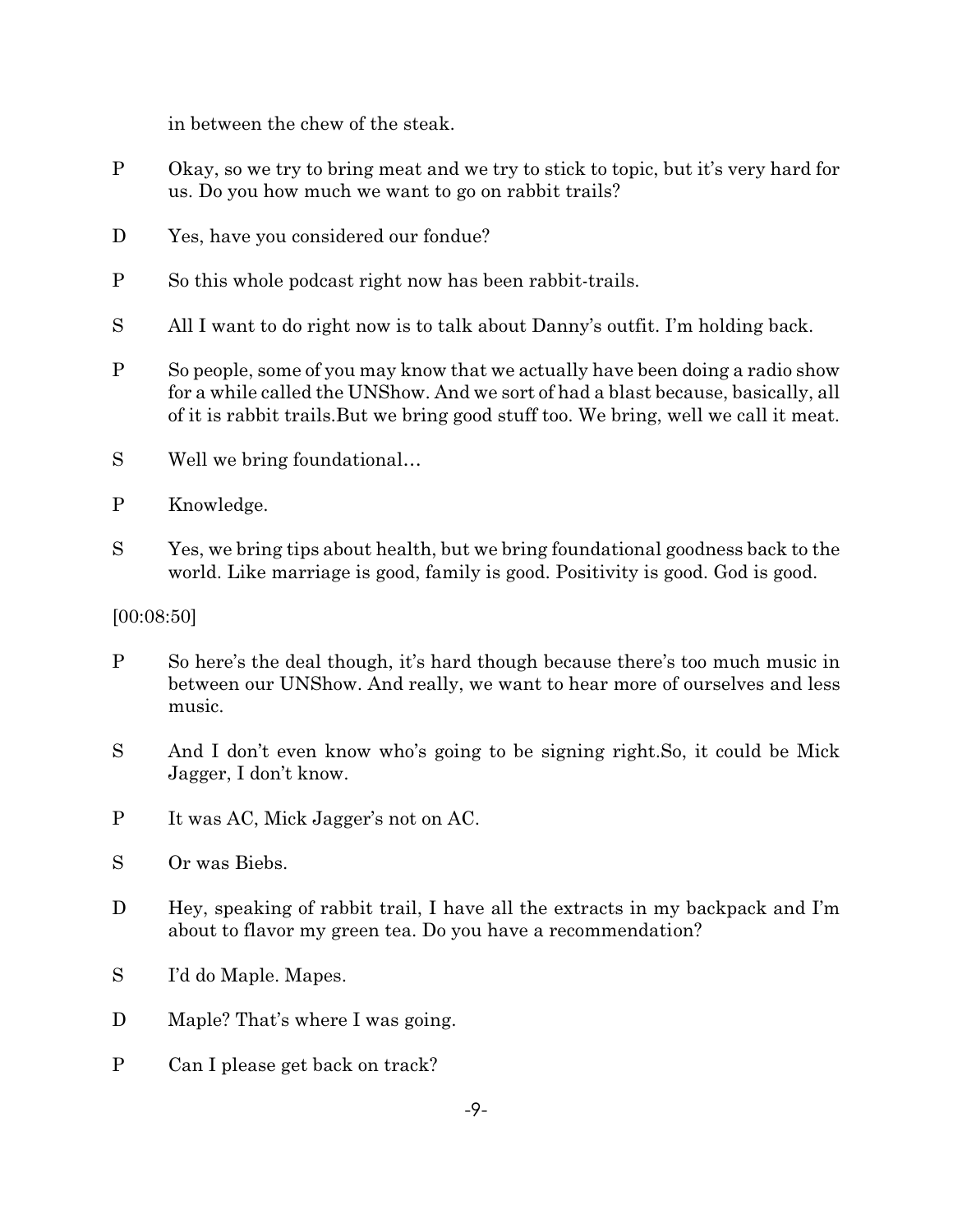- D Go.
- P Anyway, all I'm saying is that we will continue to be on some radio.You'll hear us more on Christian radio and stuff like that. But we are bringing the UNShow as an whole other podcast people.

### [00:09:25]

- S Because guess why? We still felt like we had one of those things around our neck.
- D A noose.
- S Have you gone to a movie lately and you've seen a preview for that movie, about pets. What is it called?
- D Secret Life of Pets.
- S Secret Life of Pets.
- P Yes, number two.
- S And they have those little neck restraints. We still felt like we were terribly restrained.
- P Like the dog with the collar that spreads out.
- S Yes.
- D The collar of shame.
- S That was us on the radio show because we're interrupted by Biebs. Every two minutes.
- P And by Biebs we do mean Justin Bieber. Who Lesley used to work for. Am I allowed to say that Lesley? Or is that…?

#### [00:09:59]

- S We had stories, we had the script.
- P All that to say… So, we, this is a huge announcement. You are learning it here. We have a new podcast, it's called the Serene and Pearl UNShow. Of course,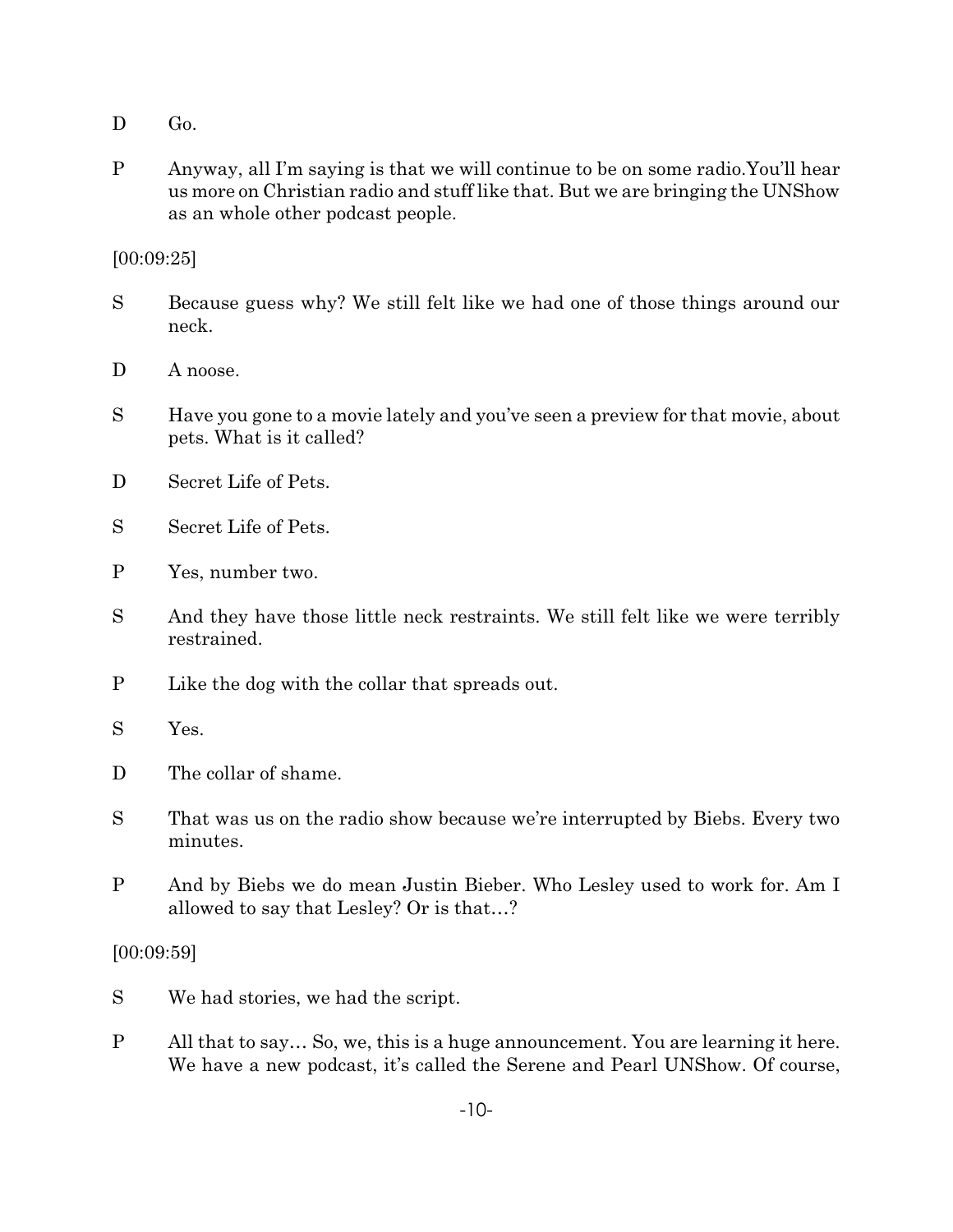Danny's going to be there. And it comes out on Saturday's and really, it's light hearted. It's about you not being uptight, it's about you laughing, smiling and learning.

- S And we let the dogs out. Danny does more barking.
- P Yes, each time we bring a lot of fun stuff. Interesting stuff like you want to talk about. Perhaps like, do we really pee in the shower? Things like that and more important stuff.
- D Yes please.
- S All starting with the letter P.
- D All the important things are escaping us at this moment.
- P We don't know what they are, but we always bring…

[00:10:44]

- S We talk about nothing people.
- P We are going to bring three things of meat each show pod.
- S A what if you could…
- P A how to stay married, and a Trim Healthy Tip?
- S Correctos.
- P So thosehave always been in there.So, if you think, man they're talking about just nothing, we are going to bring three things of substance each time for two minutes.
- S But I want to tell you something, the best thing in the world to do is laugh. It heals you.
- P I'm telling you. The joy of the Lord is your strength, right?
- S I reckon God's the funniest of all people.
- P The people who laugh the most are the healthiest people in the world. And so…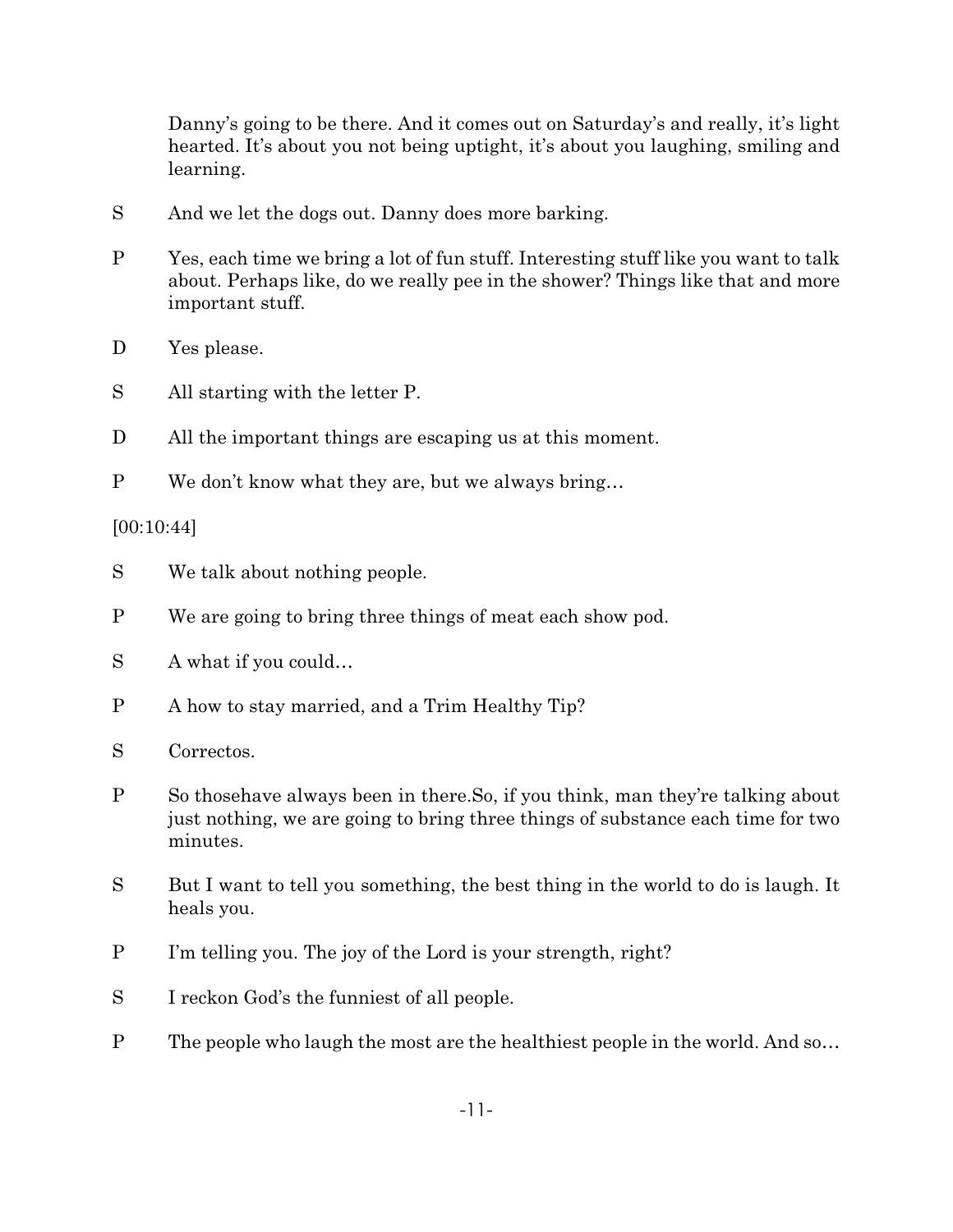- S Do you know what I'm about to do? Tell the story that I've told every time on this podcast. There's this old man. And they're like, Sonny, do you remember that time…? And he goes and tells the same story and he's said it a million, trillion times. Remember that story Pearl that Mum told us growing up about the guy who had cancer? And he had three weeks to live, and he decided that he would make it the three best weeks of his life. And he got just a bucket list load of comedy movies and he laughed himself well. I know you've heard that. Many times, from me but…
- P And I'm eating.
- D 11 minutes, ten seconds.
- S Hey, when God shared anything of value it was around a meal table and he probably was chewing too. Jesus.
- P Jesus the son of God.
- S We should probably differentiate, but yes, Jesus.
- D Well there's a very clear differentiation.
- S Yes, He's the son, but he's God.
- D No, just go.

[00:12:06]

- P Do you want to get into a theological debate?
- S And if you are a Jehovah's Witness I love you, and I will invite you in for sourdough bread and green tea with maple extract.But I'll clearly tell you that Jesus is God, but I'll still love you.
- P Don't annihilate the Jehovah Witnesses too, you annihilated the non-pee'ers.
- S I didn't annihilate them. I just told them I'd invite them in for toast and tea. I'm English.You can't get more of a love ground than toast and tea.
- D Yes.

# **ADVERTISEMENT**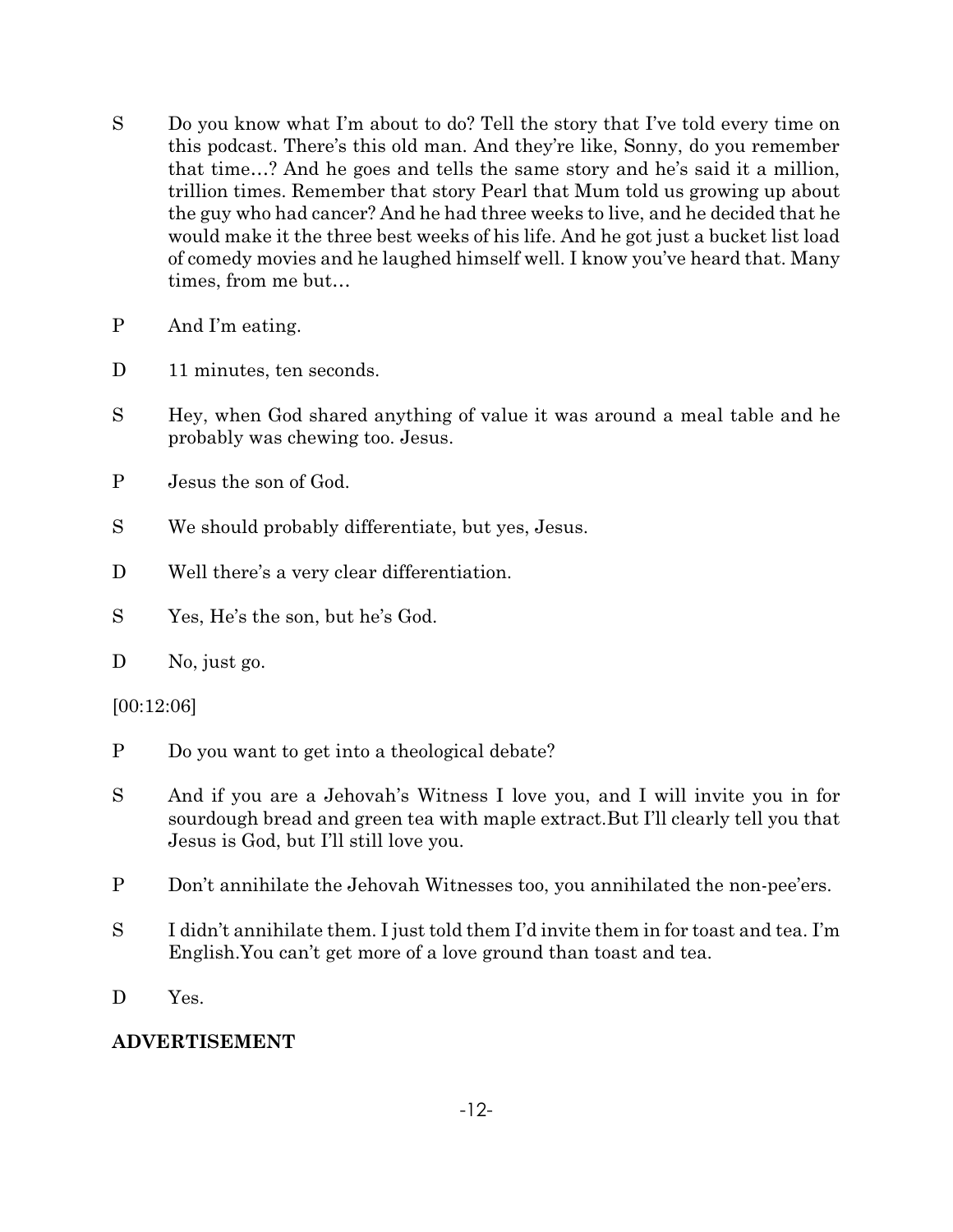- P Hey, you're listening to The PODdy with Serene and Pearl, and I'm Pearl. And who are you?
- S Serene.
- P Hey Serene, did you finally buy some new underwear?
- S Yes, but actually not at Goodwill like the rest of my clothes, thank the Lord. I got them from Pact, you know? wearpact.com? Love it.
- P Pact makes super cute and super soft clothing for the whole fam. Made out of 100 percent organic cotton.
- S That is soft people. And that's important, because comfort's where it's at. And look, it's made in Fairtrade-certified factories.That's a plus because, you know, we like people to treat their workers fairly.Their prices are fair too.15bucks for tea, 30 bucks for leggings.And, listen to this, seven bucks for undies which means that you can change your underwear more frequently if you would love to.
- P These prices for natural fibres though, it's amazing.
- S And we also are offering our Poddy listeners a discount Pearl. You just shop at [wearpact.com](http://www.wearpact.com) and enter the code trimhealthy at checkout for 25 percent off your first order, mates. That's W E A R P A C T.com, and enter the code **trimhealthy** at check out for 25% off. Poddy listeners, buy some underwear, you can change the world.
- S This is The PODdy with Serene.
- P And Pearl
- S Get it right, it's P-O-D-D-Y.
- P Okay, so on Saturday mornings, in your inbox, you are going to have a show called the, It's the Serene and Pearl UNShow right? It's actually rocking.
- D I mean, it's your show.

[00:14:07]

P Yes, we wanted it to be called, Danny voted for it to be called just the UNShow.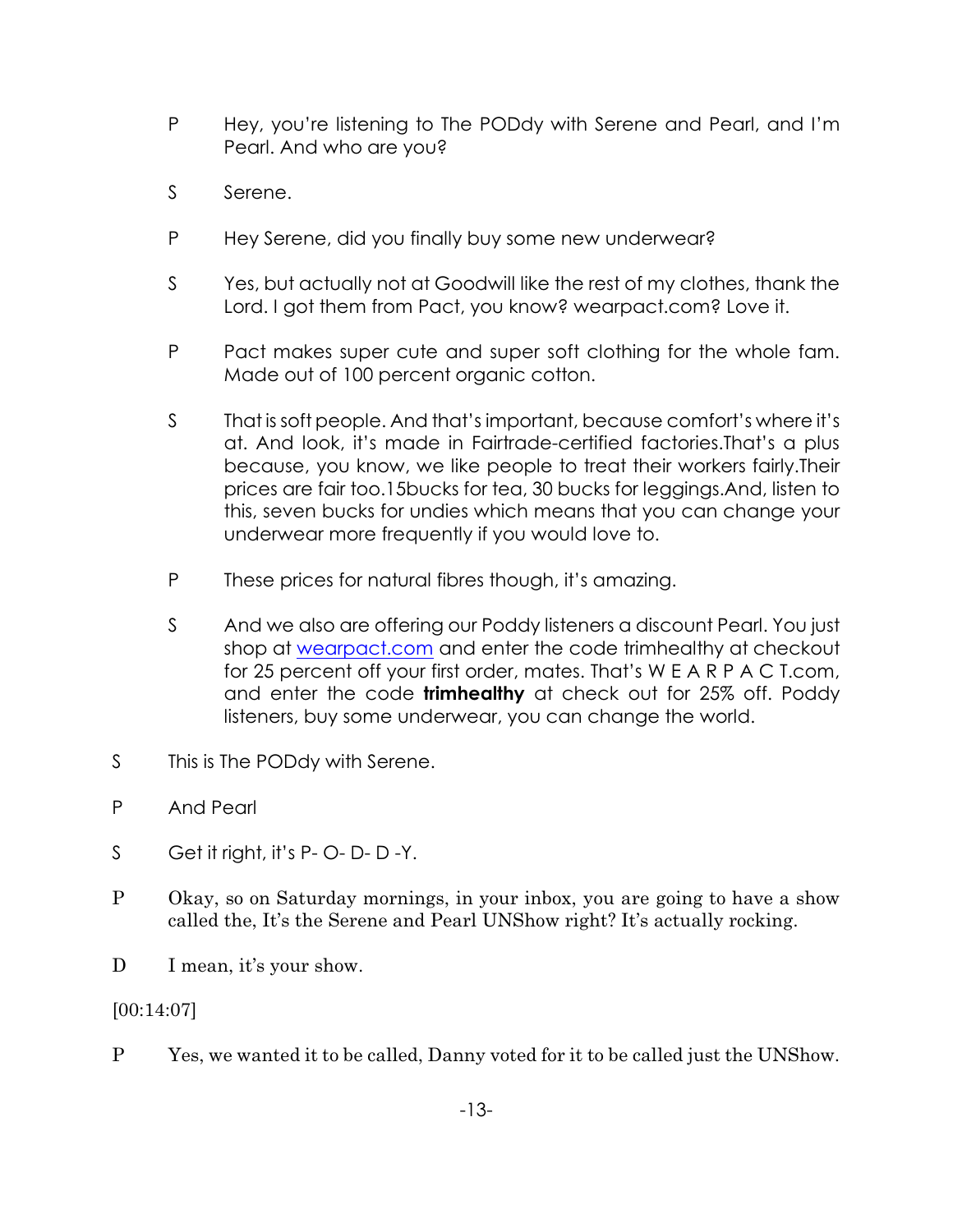- S It is, it's called the UNShow. Un-starring Danny, Pearl and wonderful me.
- P And why do we call it the UNShow? Because it's pretty much… ?
- S Unpretentious, unprofessional, it makes you un-tight.
- P Yes, unpredictable.
- S Yes, it's unpredictable. I have to give credence to Lesley who said that.
- D It all started because we realized that we're very much not a coached, polished commercial, old-school radio show.
- S Do you realize people that we had a coach? We won't mention names.
- P No.
- S And if he's listening, he was amazing. He was a good coach.
- D Nice. Awesome.
- S Let me tell you. He was the best.
- D And by the way I still believe, I still want him here. But go ahead.

[00:14:52]

- S Sorry coach, just to let you know if you're still listening coach, we have disobeyed every rule. That's not because you're not good, you're great, but we were just, we were the rebels, right? We have a picture of you on our wall, and we salute it from time to time.
- D There is a picture of him on our wall.
- P The people who don't want us to munch on the microphones probably would want us to do what the coach said.
- S We spent three weeks trying to work out our personalities, who Danny was, the essence of him.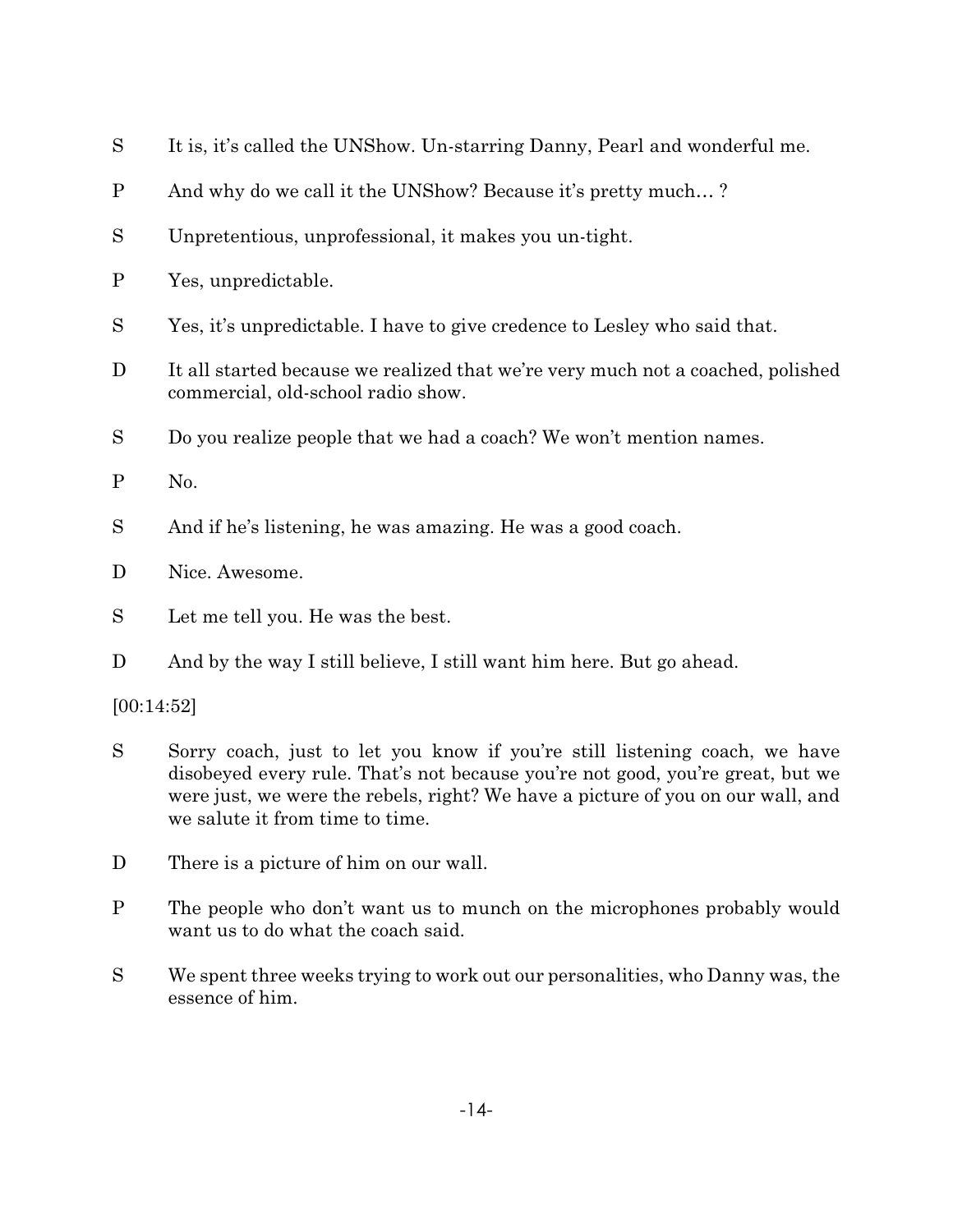- P Okay, he had us write down, but right before we actually started the radio show that we're doing called the UNShow, we changed it to the UNShow. First it was just called the Serene and Pearl show, but like how narcissistic?
- S Spew bomb worthy.
- P Anyway, he had us…This coach, bless his socks.
- S She just turned to salute.
- P I just turned to salute him on the wall.

[00:15:42]

- S It's not an actual portrait, we drew it, cartoon.
- P He's probably listening.
- S It says, L.A. approved, with a hashtag underneath.
- P He had, no this is mean. No, but he's doing his job.He's a kind person.
- S He makes professional shows, but we just didn't want to be professional, that's all.
- P I can tell you, the famous people that he's coached, they're all doing better than us probably. Who was it?
- S They're the millionaires.
- P Ryan Seacrest.
- S He's a Ryan Seacrest coach.
- D You're getting closer and closer to just saying his name and address.
- S I want to honour him as somebody who brings people to the Olympics of Radio. We just wanted to be at the staircase.
- D This has to be edited out, John.

[00:16:17]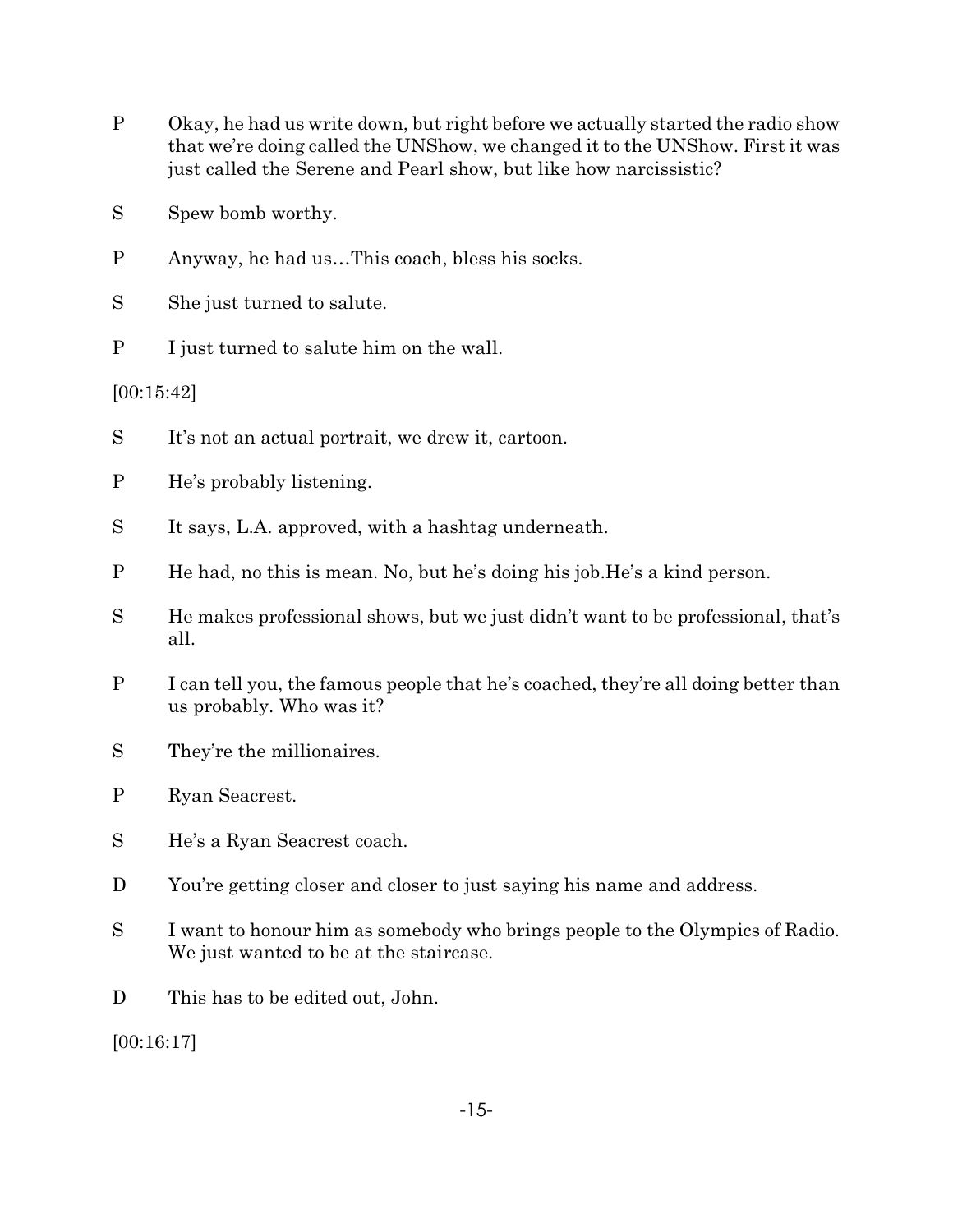- P No it doesn't.
- S No, you don't have to edit it out. This is about the UNShow Dan.
- P I'm going to tell you the exercise was we had to do to learn to be good show hosts. We would all write down on a piece of paper…
- D I'm sweating.
- P The personality traits of the other people.The other co-show hosts, so that they could be…
- S Co-show hosts?
- P Danny could be the whipping boy. He's the whipping boy. Pearl could be the, pearls of wisdom.She's always sort of wise. Serene could be just the ranter.
- S The Bohemian mad ranter
- P And we hated all this, like don't put me in a box.
- D But let's be honest, you kind of nailed it.
- P Let's be honest.

#### [00:16:55]

- D You kind of nailed it, right?
- S Dan brings the meat from time to time. And I'm known to drop a few capital P's, of wisdom.
- P Do you know what, this is so funny because we rebelled against that.We didn't want to do it. Like, this is ridiculous. I don't want to be the wise one all the time, but you know what, I am right?
- D You're the wise one all the time, it's uncanny how accurate he was.
- S Talking about our extracts though, I can't stop talking about it. Can you smell that maple from here people, that's wafting out of his green tea? Oh it's good.
- D Yes, I can smell it.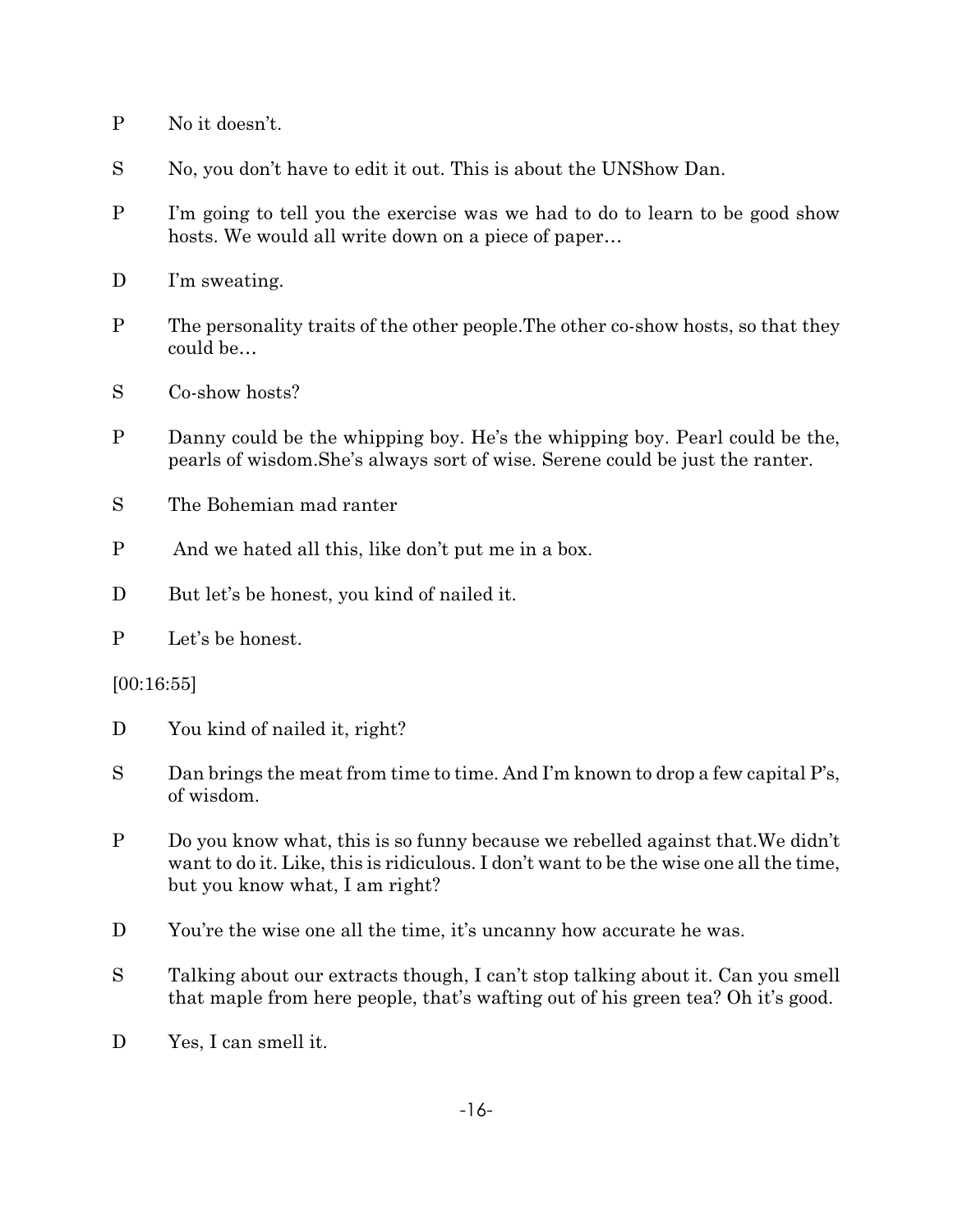- P Anyway, did we have, and this is not the way that John, producer John wanted us to announce this show.
- S Well also, we were trained to talk about politically…Political events of the time. Current events.
- P Current events, not always political.
- S But that didn't work out with me because the world could be coming to an end.

[00:17:42]

- P And she wouldn't know because she's unplugged.
- S I do find out on Sunday though.
- P You find out, Serene finds out all her news from the prayer chain at church.
- S It's the best way.
- P Who needs Facebook? Hey? John did not…
- S You slap a prayer on it, as soon as you hear it. It's the best way.
- P Talking about disobeying John, producer John did not want us to announce the UNShow like this. We are in rebellion of John. He came and said, guys when you announce the UNShow today, I want you to basically do it like this. I want you to say…
- D You're so bad. You're misbehaving bad girls.
- P Don't say that we're, sort of, not focusing on radio anymore. Say that we're more focusing on podcasting. It's all in the bent girls.
- S Because we don't want people to think…

# [00:18:22]

- P That we're losers.
- S That we're dissing radio or that we couldn't survive out there in the radio world.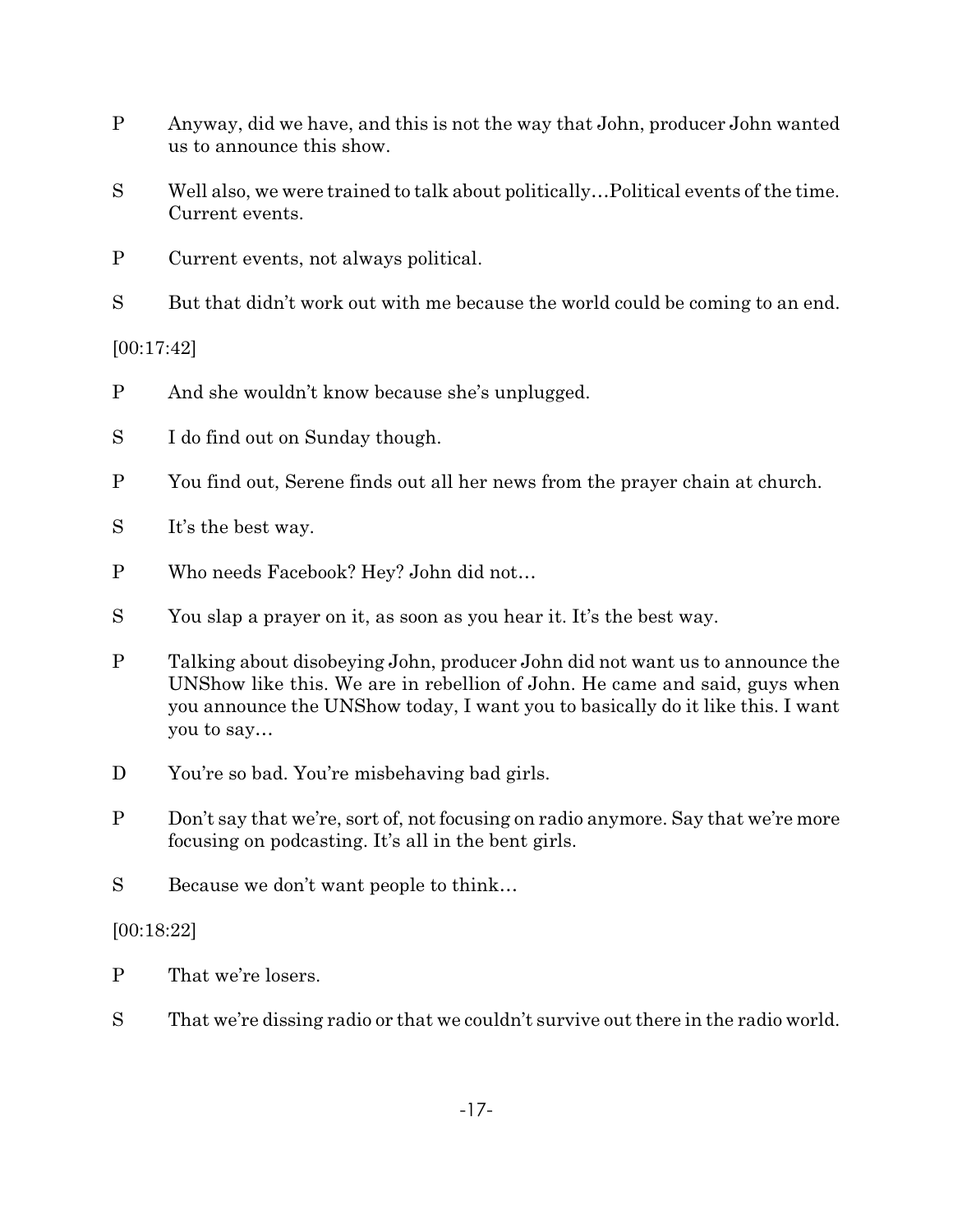- D John, they did the exact opposite of what you wanted. Literally, and in fact it's your fault.Because you should know by now.
- P It's John, it's Producer John here.
- D That you come in, and you should have told him just to trash the radio, and then they would have done what you wanted.
- J How do you know that this wasn't the method to my madness all along. Anyone that's ever tried to work with Pearl in particular, knows.
- S Dragon Lady is her name.
- J That, things are going to go the way the girls want it to go.We can make suggestions but they're going to go the way they feel. They follow their heart.
- S That's so true. That's what my husband said today.
- J And their bladder.
- S Because he showed me his business card, and normally it said Trim Healthy Mama on it, and now it says CMS, because it's the manufacturing centers that we're working on.

# [00:19:16]

- P Does it say women-owned?
- S It says, dream development, which he had on his card for THM.
- P That's so cool. I love this.It looks so masculine.
- S There's no big blue butterfly on it. And I'm like, I'm so proud of you, this is so awesome. And he's like, now my wife gets to be my client. Because beforehand we were all working together, we were all owners of the business and everything, but now CMS is separate.
- P I don't know how that relates.
- S It relates because he's like, beforehand…You guys, listen. He said to our children, do you that your aunty Pearl, do you see, your Aunty Pearl and your mother are my hardest clients.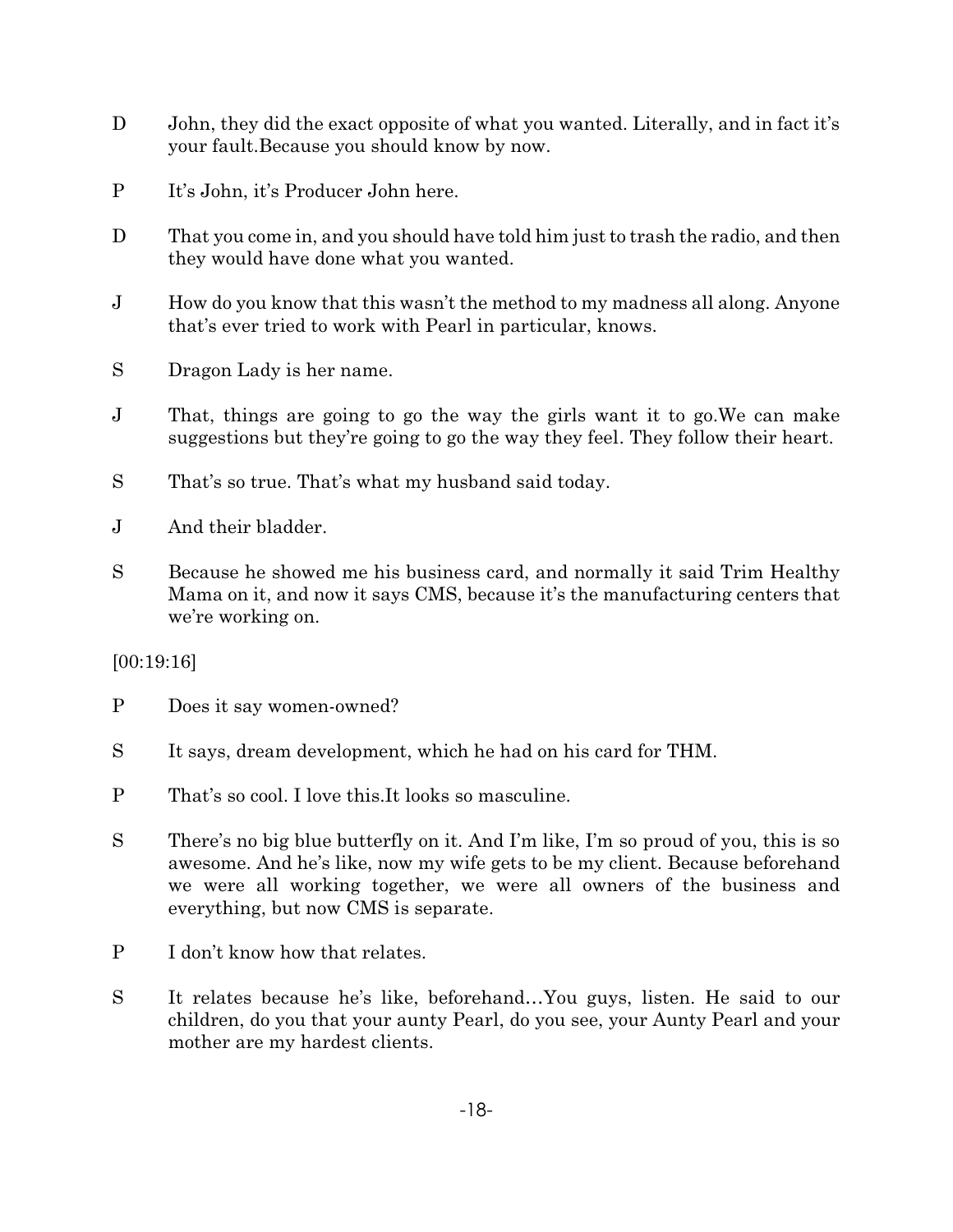- P Ah I see.
- S And beforehand, you know, this way maybe I could fire them but beforehand it was them that would have to fire me.

[00:20:03]

- P Okay, but can I just say something about that?
- S And my point was that Pearl's the Dragon Lady, and he's like, if Pearl wants 3g's of carbs in the bar and nothing above, she's going to have it. And there's going to be hell to pay. The dragon will appear.
- P We were in an executive meeting yesterday.
- S She's just moving straight on. Just straight on.It was value.
- P I didn't think it brought value.
- S It was funny that we were his worst clients, that's what he said.
- P It didn't bring value.
- S He explained it my family, that Aunty Pearl was his worst client.
- P I'm determined to bring some value, and I've got some really good meat.
- S All of a sudden she wants to bring value, but the thing I'm saying is of strong, wonderful value.
- P I think you'd have to know the way our businesses are set-up to find that either funny or interesting.

#### [00:20:42]

- S It's hilarious. Hey children, your Aunty Pearl and your mother are my worst clients. That's hilarious.
- P John wants…
- J Serene, if it makes you feel better, I agree with Sam. You guys are the worst clients.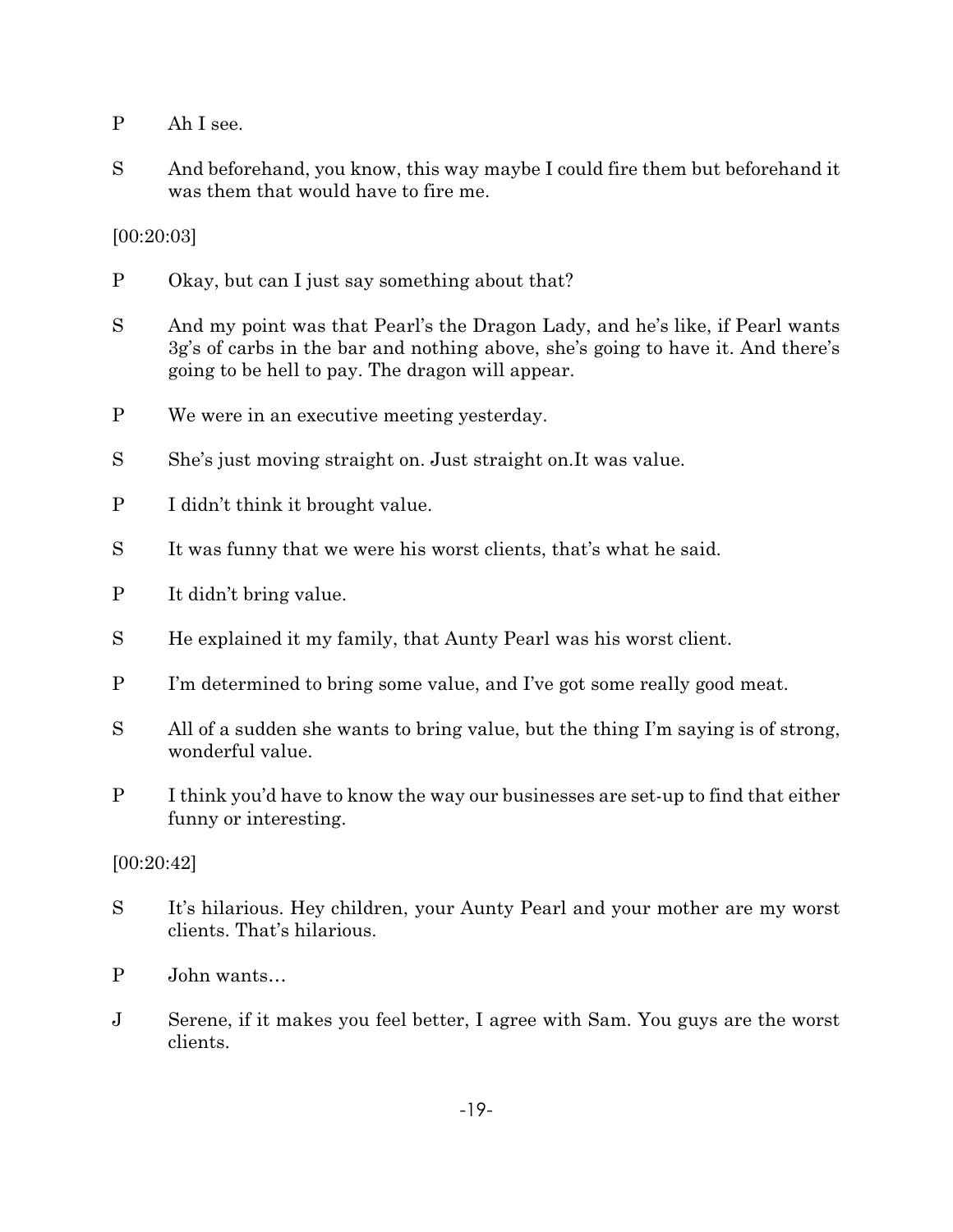- P Yes, I'm John's side this time.
- J Yes, you guys are the worst clients.
- S And he loves the fact that he could fire us now you see because he...
- P No, but you see that's all wrong. He can't fire us. Okay, guess what? If you were in the executive meeting Serene…
- S What?
- P Danny's sitting here like, why am I here? If you were in the executive meeting yesterday Serene.
- S What?
- P Which I go to represent us both, but you don't.

[00:21:14]

- S But I'm changing the poo-poo's, you could come and help me.
- P Okay, so anyway we're all there, John was there. And, okay so all of you know that we're about to go live with our manufacturing building. It's basically ready to go, and it's been a long drag, but we're so proud of it. And we're manufacturing all of our products in there. So…
- S In the beginning, being one of the most amazing products, the pot-pourri. You know?
- P What?
- S We're already manufacturing our wonderful Feminine Balance in there, it's so fantastic.
- P Yes, we are. Okay, but…
- S I said pot-pourri because it smells so gorgeous. It has a lovely earthy smell.
- D Oh, I'm like, explain. Show your work.
- S Well the Sheriffs can smell it. But it's all above board, it's industrial hemp. The Sheriffs can smell the pot-pourri.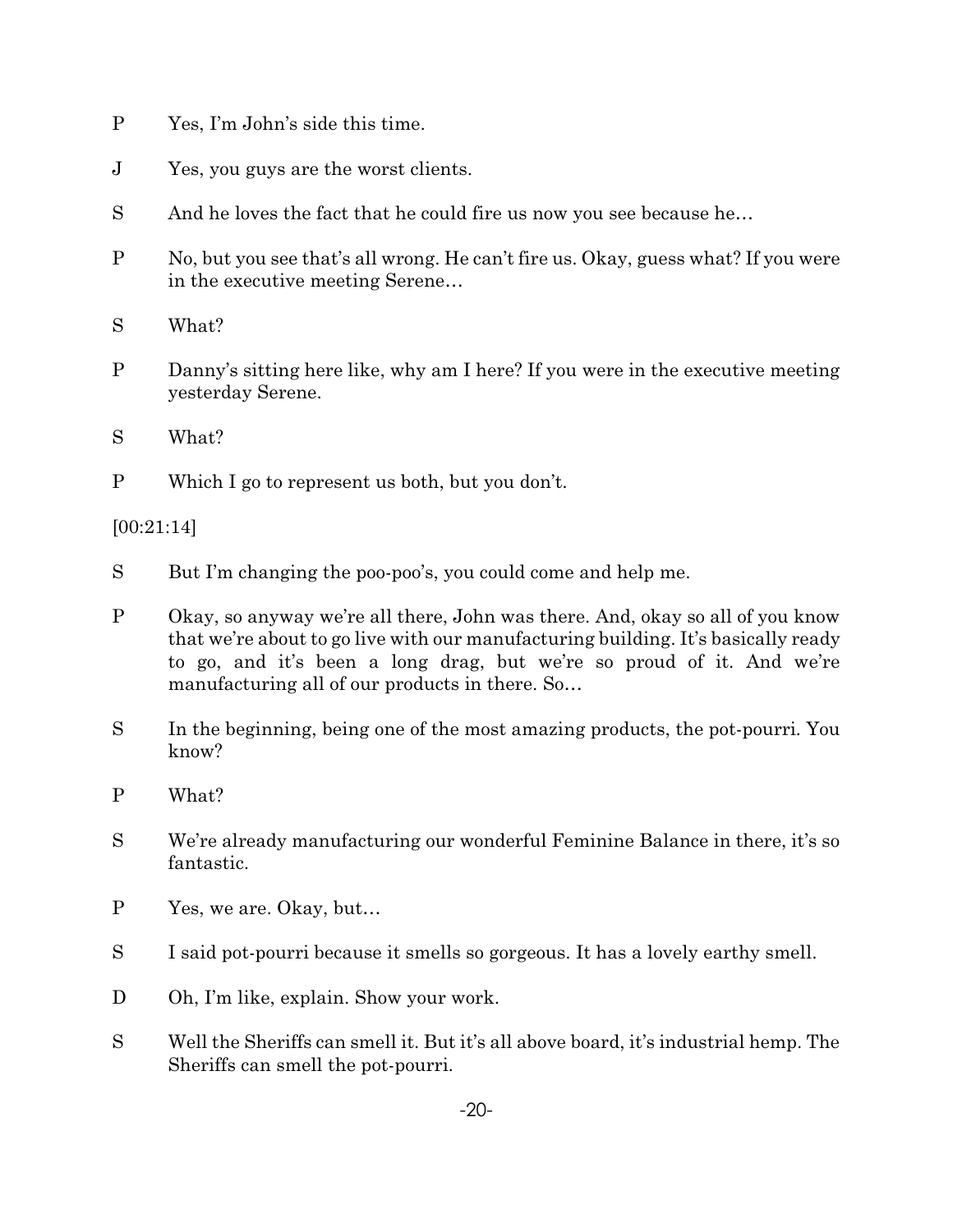P They did, the Sheriff's came to our building from the smell.It's beautiful smell.

[00:22:00]

- S It smells so clean and earthy and green.
- D That's amazing. It smells like ripe herbs blowing out of the factory.
- P It is industrial hemp, which has just as much of a smell as it's cousin marijuana.
- S And we're making lots of it in our building, come and visit. You will leave with a clear head.
- P Anyway…
- S Hey, I took my baby in there yesterday, it's all above board.
- P All that to say, oh yes. There was an executive meeting yesterday and they were talking about a, let's do a ribbon cutting. Let's get the Governor of Tennessee out there, because this is a big deal. This is a women-owned company. And I said, well, who are the women who own it? Because I just thought your husband Sam's been doing it, and everyone else has been working on it. We just go up there and see it every now and then. And they said, Serene and you own the building, you own the companies, you own CMS. And I'm like, what?
- S I haven't even used the toilet.

# [00:22:51]

- P Serene, when Sam says you're his client…You actually own CMS.
- S Hey, he's my boss. My man. He my boss man.
- P So anyway if he tries to tell me you're the hardest client…
- S It was all fun, it was all good. Come on, bring the peace.
- D Well, I've got a movie to catch. So, I'm going to see How to Train Your Dragon Part Three.
- P I already suffered through that, on Sunday for the sake of my family.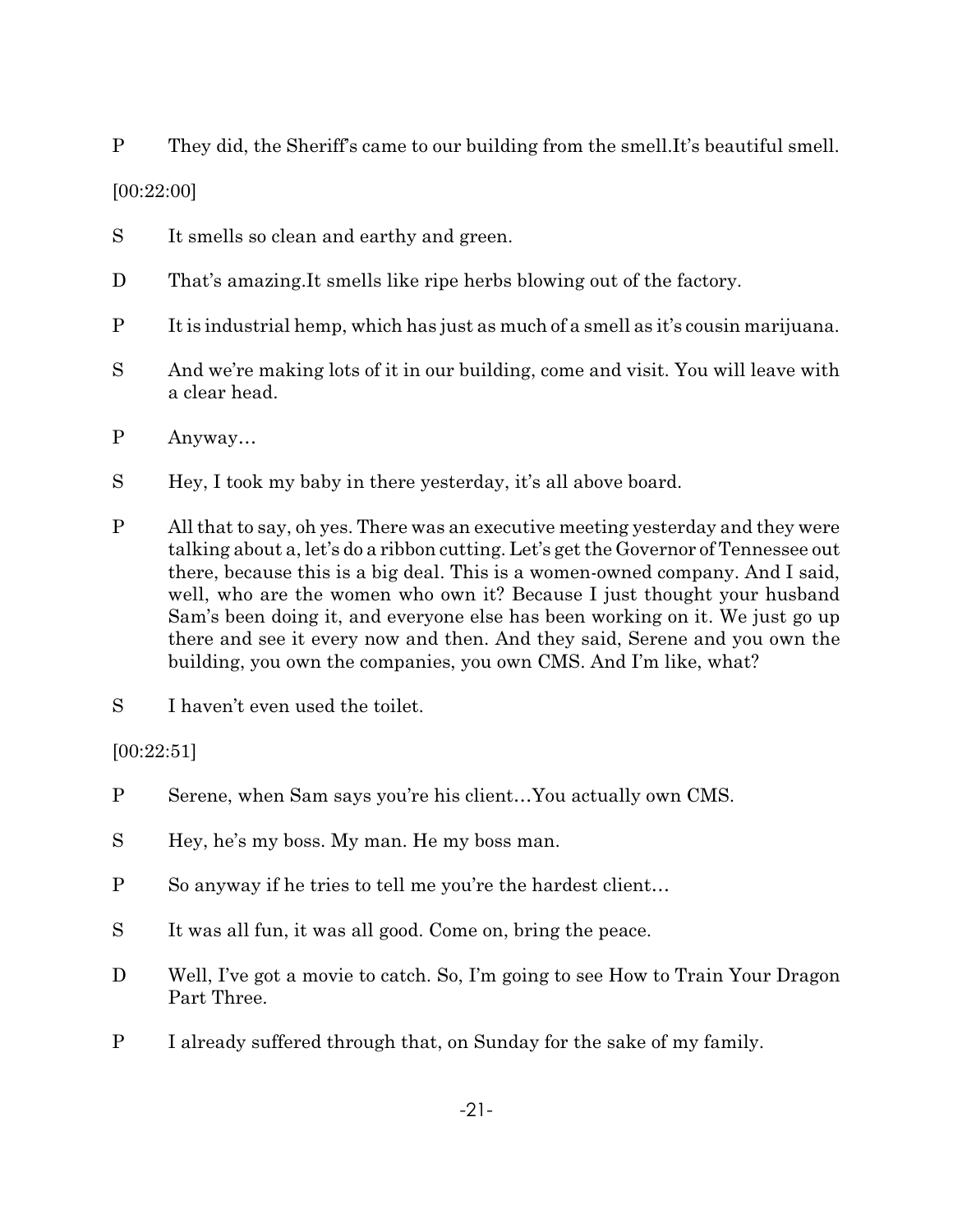- D Did you suffer? This is what I'm doing this...
- P Pull one for the team.
- D Yes, pulling it for the team this afternoon.
- S It shows you that all things are possible through Christ who strengthens me.
- P The movie? The movie does?
- S Because I can't imagine anything more…Because normally if my children are watching a little family movie, I'll bring a book with me with a little flashlight to the corner of the living room, because they like all the lights off.And I'm reading but I'm cuddling under the blanket.

# [00:23:35]

- P Yes. Sitting through a movie.
- S But no one will want a flashlight or an iPhone, ah,well I'm trying to read. So, I suffered through it for them. But I asked the Lord for strength and I quite enjoyed it, slightly.
- P You loved Winnie-the-Pooh though, you really loved that. We went to see that together.
- S That was childhood thing for me.
- P And there was a recent one, Mary Poppins, that you said you enjoyed.
- S That was childhood for me too. But ain't no, How to Train Your Dragon, in my 70's childhood.
- P Okay, I have a dragon in my childhood.
- S Well it's Puff the Magic.
- P Puff the Magic Dragon.
- S Don't say that, we do hemp. It's too relating.

[00:24:06]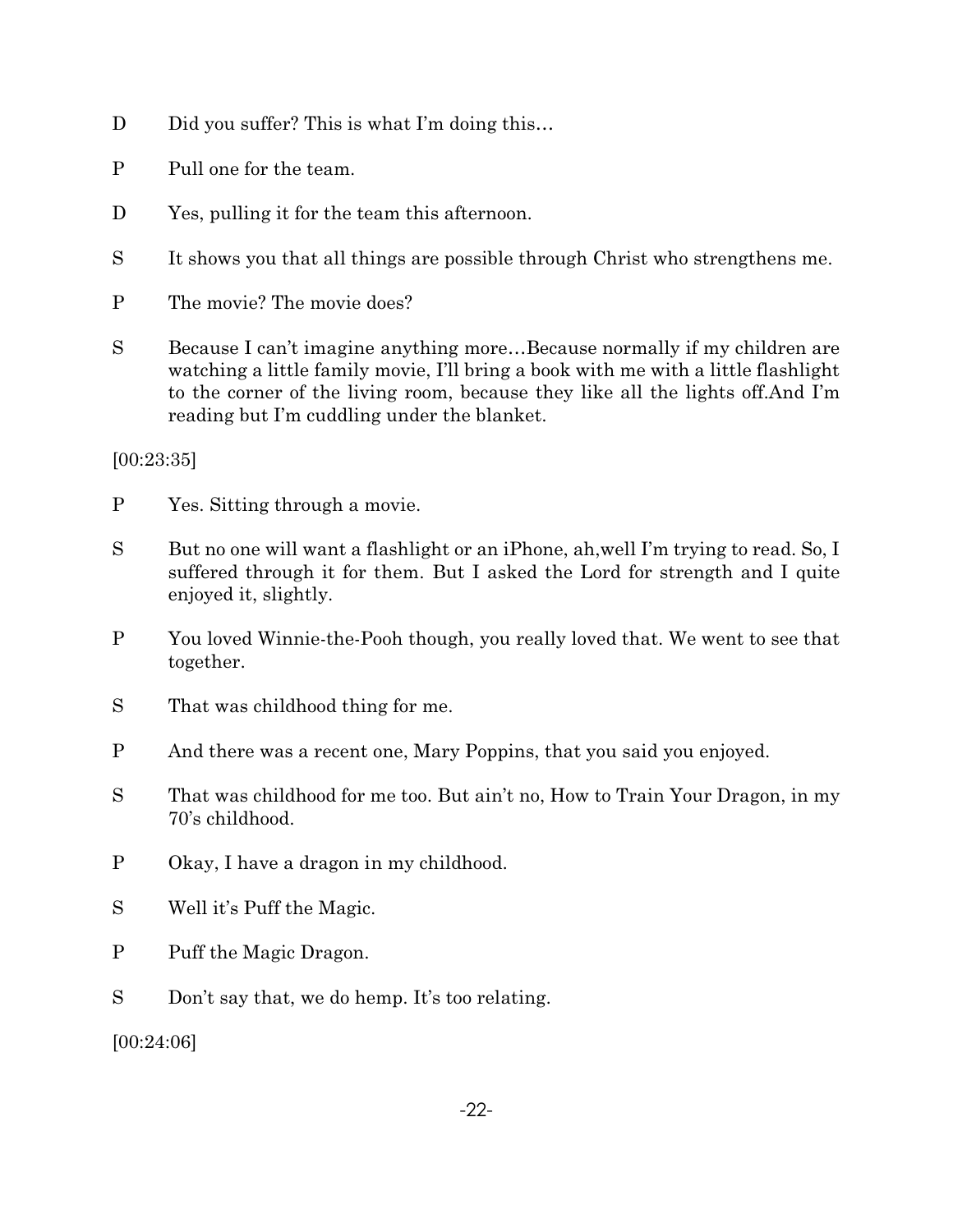- D Can I tell you about my dragon? My childhood dragon?
- P Okay, tell us about your dragon. Then I'll bring the meat.
- D Do you know a dragon named Falkor?
- S No, is he an anime?
- D Oh, you wouldn't have been allowed to watch this one. It's The Neverending Story.
- P Yes, I did, and I allowed my children to watch that.
- S He's just joking with us.
- D It's a beautiful film, but it's very sad in many ways.
- P I know, I loved that movie.
- D I had dreams as a child that I was riding on Falkor and I would lose him and I would scream, just like in the movie, Falkor! In my dream. It was so upsetting.
- S Little Dan Dan, I want to go and put a blankie around you.
- D Well I had father issues.

[00:24:37]

- S And a hot water bottle and give you a binky.
- D Thanks Serene.
- P Okay, Lesley just said we didn't announce the UNShow properly.
- D No, I think we did. I actually think we did.
- P She's worried about the announcement.
- S Actually let me tell you, let me announce the UNShow saying it this way. The UNShow has more to give, than what you have just been listening to.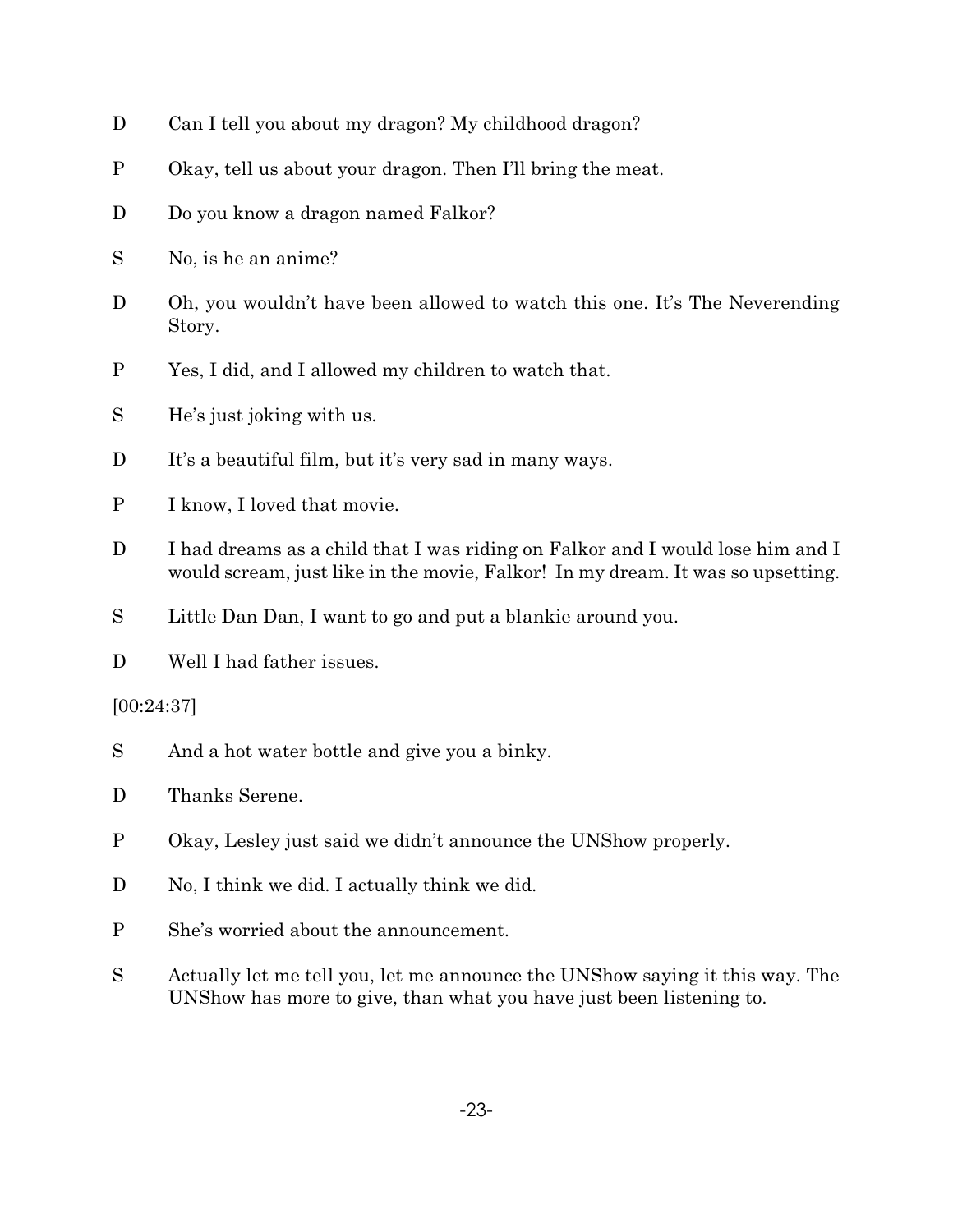- D So what we did, right out of the gate we wanted to give you the worst possible example of the UNShow. From this point forward people it's going to be nothing but content. What was it? The three again we're going to bring you every week.
- S A what if you could a how to stay married and a Trim Healthy Tip.
- P Okay, so we have about ten,15 minutes to go and I feel like I should bring some meat. I haven't even told you about it Serene, but I've been working on something.
- S Is there meat on your salad?
- P No, this salad is meatless. My protein is, I love that you said, where's your protein? Lesley.

[00:25:28]

- P You didn't hear in the background, but Lesley pops here and she just asked me, where's your protein? Because I'm eating a salad and it's got berries, goat cheese and my little spicy nuts on it.
- S And you probably have a collagen drink, so between the spicy nuts, goat's cheese and the collagen you're set.
- P Goat cheese has a little protein and I have collagen in me coffee loves.
- S And a bit of the nuts. It all adds up in the end.
- P A bit of the nuts in it. I've got probably 18 gram's, I'm good.
- S Yes, and sometimes, an 18, sometimes a 30, sometimes a 12, you never know. Let's live a little bit.
- P Sometimes a 40.
- S Or sometimes a 65. You know, you go out to dinner.You have a steak and then you come home and you have, I don't know, some cottage berry whip three hours later? Not three hours later, three minutes later.
- P Hey, I'll bring the meat. Lesley's really telling me to bring the meat, but John wants to say something first.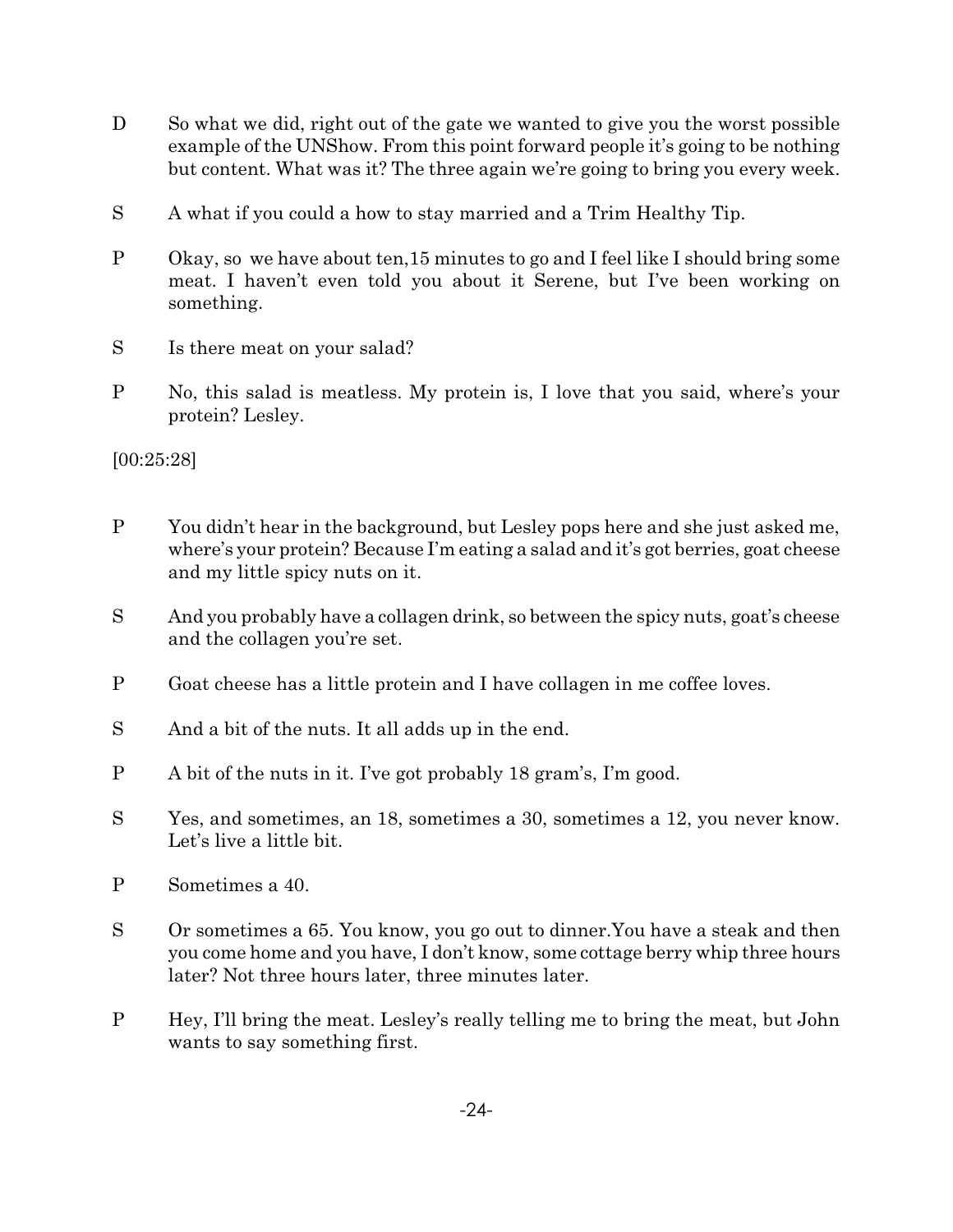J I'm going to jump on Danny's mic while he's detoxing elsewhere.

# [00:26:18]

- S Well don't sniff it too deep because he left for the reason.
- J Real quick before you get to the meat, this whole UNShow podcast.
- P Yes.
- J It's going to be a Saturday morning thing. We're going to release it on Saturday mornings.
- P But you can listen any time of the week.
- J Yes, obviously you can listen to it, but it's intended, Pearl mentioned this earlier, but it's intended to be light-hearted conversation. I think Serene nailed it, it's like old radio.It's like what radio used to be. Conversation and fun talk, nothing too serious and it's just, you're just supposed to smile.
- S Clicking clack.
- J So, it should be a nice addition to the existing PODdy. These tend to go deep sometimes.Today's not a good example.
- P No, not.

00:27:02]

- J The UNShow, it's fun and we're looking forward to our listeners…
- P Thank you for clearing it all up and doing a proper introduction because obviously we weren't…
- S So, you know when the producer needs to come to the mic, that things are failing.
- J Coming soon, to a Saturday morning…
- P He's trying to be a fixer.
- J Near you.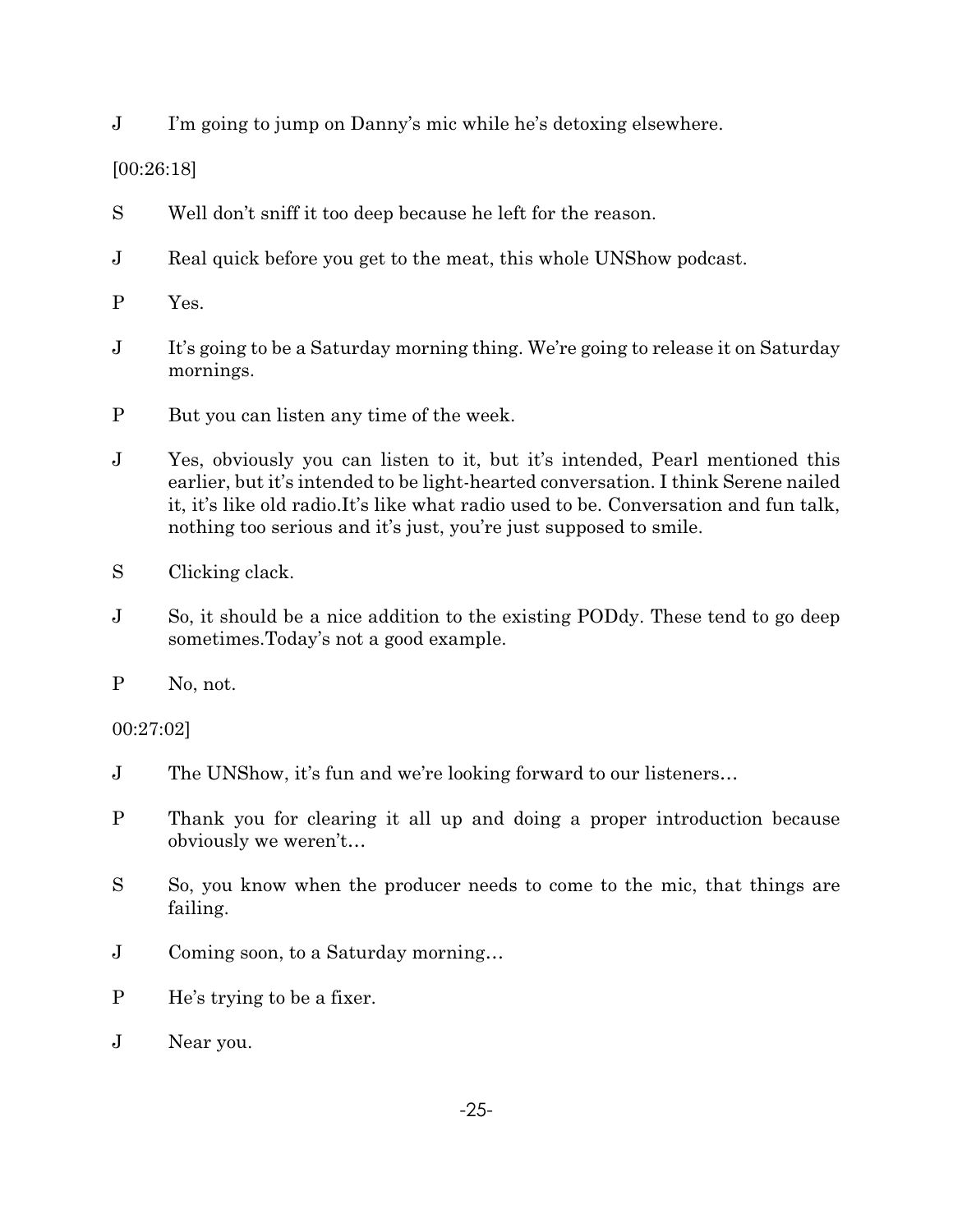- P He fixed it, yay.
- S Good on you mate.

# **ADVERTISEMENT**

- P Hey, you're listening to The PODdy with Serene and Pearl, and I'm Pearl, and who are you?
- S Serene.
- P Hey, we want to talk again about Nutrafol. It's the new, safe, natural and effective way to take control of your hair health.
- S This is not a drug, it's not a magic pill. It's completely natural and it just makes your hair happy, it gives it what it needs, like a plant.

# [00:27:43]

- S You give a plant water and sunshine and it grows. Well, you give your hair Nutrafol and it's happy and it grows.
- P I love that it doesn't have soy, gluten... I mean, all, anything artificial or anything like that.
- S So many products out there for your hair are chemically based. And they mess with your hormones, and sometimes your hormones are the reason that you're having hair issues and they're just completely putting them on a rollercoaster again with the chemicals.
- P Now Nutrafol is drug-free, it's a natural supplement and we look deep into this and it has beautiful ingredients that are safe.
- S And that's so wonderful, but it's even better than that.The fact is that it's not only natural but they have so much information to help you personally. You can get a one-on-one consultation at nutrafol.com.
- P With the naturopathic doctor. There hasn't been any real advances in hair loss, in actual things that you can take for hair loss in decades.

[00:28:41]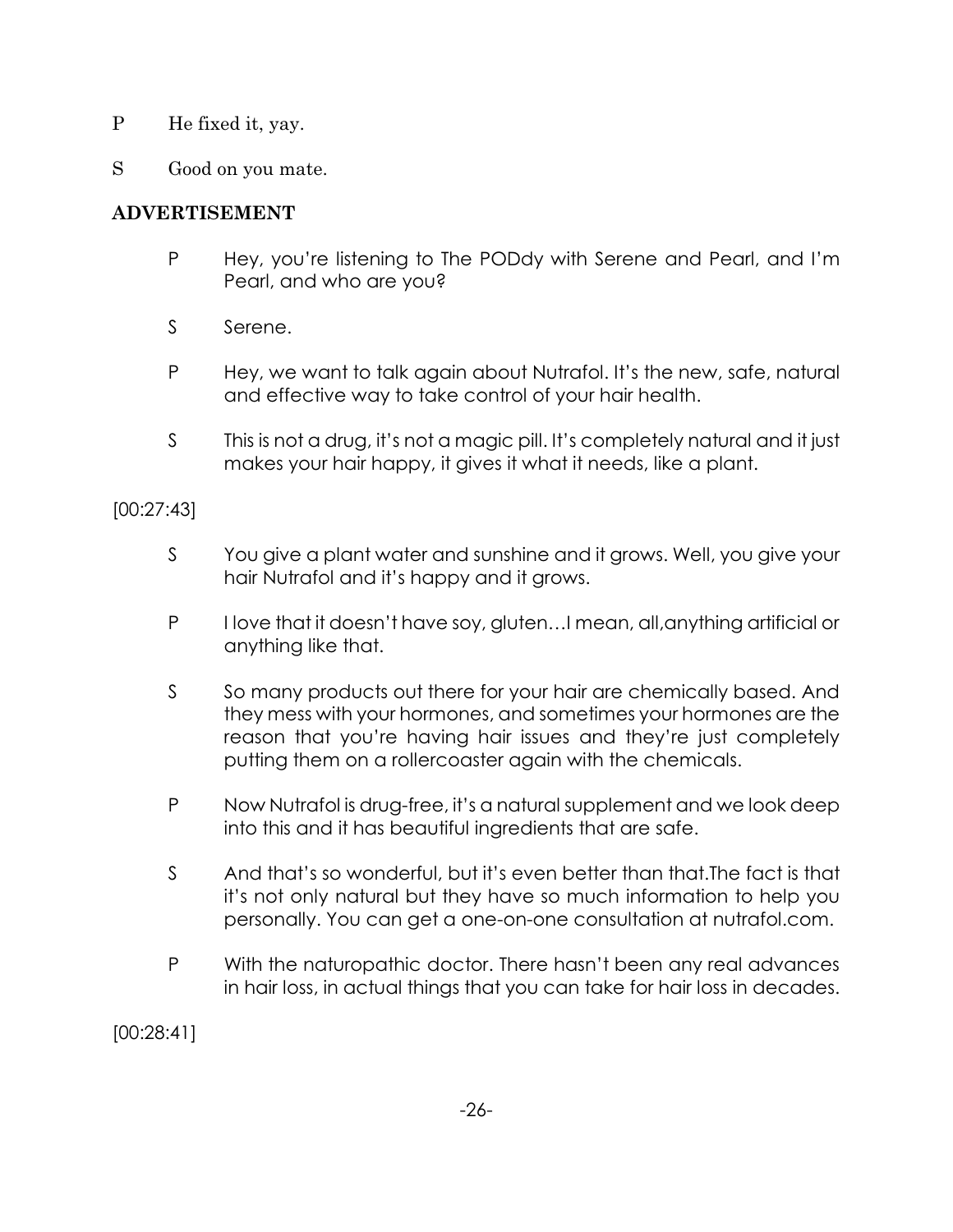- S I love this formula because it multi-targets many issues, that could be your issue. So that you're, kind of, covered. If you're a woman and take the women's formula then you're, kind of, covered.
- P Yes, Nutrafol is the way to go.
- S And what you can get is your own personalised growth plan. Recommendations on results that you are going to find out through a hair assessment test. And you'll find out your own, unique metabolic needs. You'll find out, okay, what is your plan? You're going to, it might be different to somebody else's plan.So, you will have a direct route to faster hair growth.
- P I love that because hair loss is caused by so many different things.
- S And remember its targeted solutions. That's what makes this so unique and wonderful. Not just natural, but targeted solutions for you personally. Nutrafol's Core for Women line uses a multi-targeted approach that gets to the underlying causes that compromise hair growth.
- P And their Core for Women Plus is specially formulated for those of us, and I'm closer to this than Serene, that might be experiencing menopause-related hair changes, which is so common when we reach that stage of life. To receive \$10 off your first purchase, visit [nutrafol.com](http://www.nutrafol.com) and use the promo code **trim10** at checkout. That's \$10 off people. And go to nutrafol.com, that is N U T R A F O L.
- S And don't forget the promo code, trim10.
- P Yes, that's trim and the number 10, not T E N. Trim and one zero.
- S This is the PODdy with Serene...
- P And Pearl.
- S Get it right, it's P-O-D-D-Y.
- P Okay, here's my meat. I was getting up this morning, no.Yes I was, I was getting up…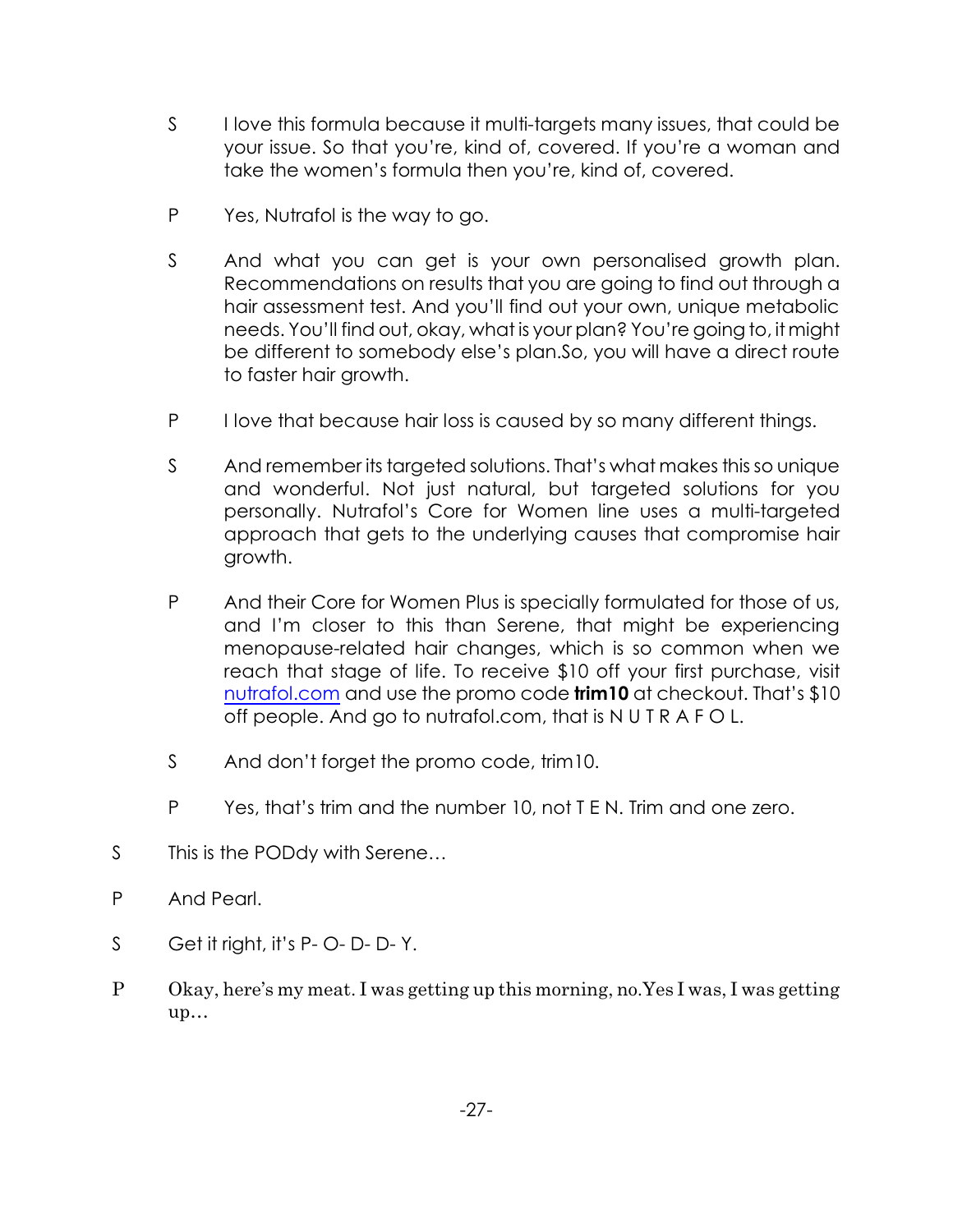S First, can I just say something, before you bring the meat.Last rabbit trail, talking about rabbits because of your salad, and the meatless salad. But I want to talk to you about that for one second, don't forget about salads people. It's so easy for me to forget about salads because as a nursing woman, I tend to just want to jump in to the bready, nutty, cheesy.

[00:30:47]

- S But my lunch, or dinner, or snack is over in what feels like three minutes because there's nothing really to chew. Salads bring an hour of enjoyment. And I've been watching Pearl, I've been here for at least an hour, before we talked to you, we were talking to each other.
- P And I was still eating…
- S Before the bell rang.I just feel like, remember to, it allows you to enjoy food for a long time.
- P It lengthens the enjoyment, and I love to enjoy food for lengthy times.
- S Me too, I miss it when it's gone.
- P My husband and boys just wolf it down in two minutes flat and then it's done. The sadness engulfs me.
- D Yes, if I didn't have to eat, I wouldn't.
- S If you didn't have to eat… A lie.
- D No, I wouldn't do it. In fact, every time it's an inconvenience.

S But I've seen you enjoy stuff.

# [00:31:33]

- D I enjoy food, don't get me wrong. Especially now that I've fixed a lot of my gut issues, I'm actually able to eat.
- P Okay, but why if you didn't eat…Just, I didn't really want that in the podcast today, why do you say that?
- D I'm sorry.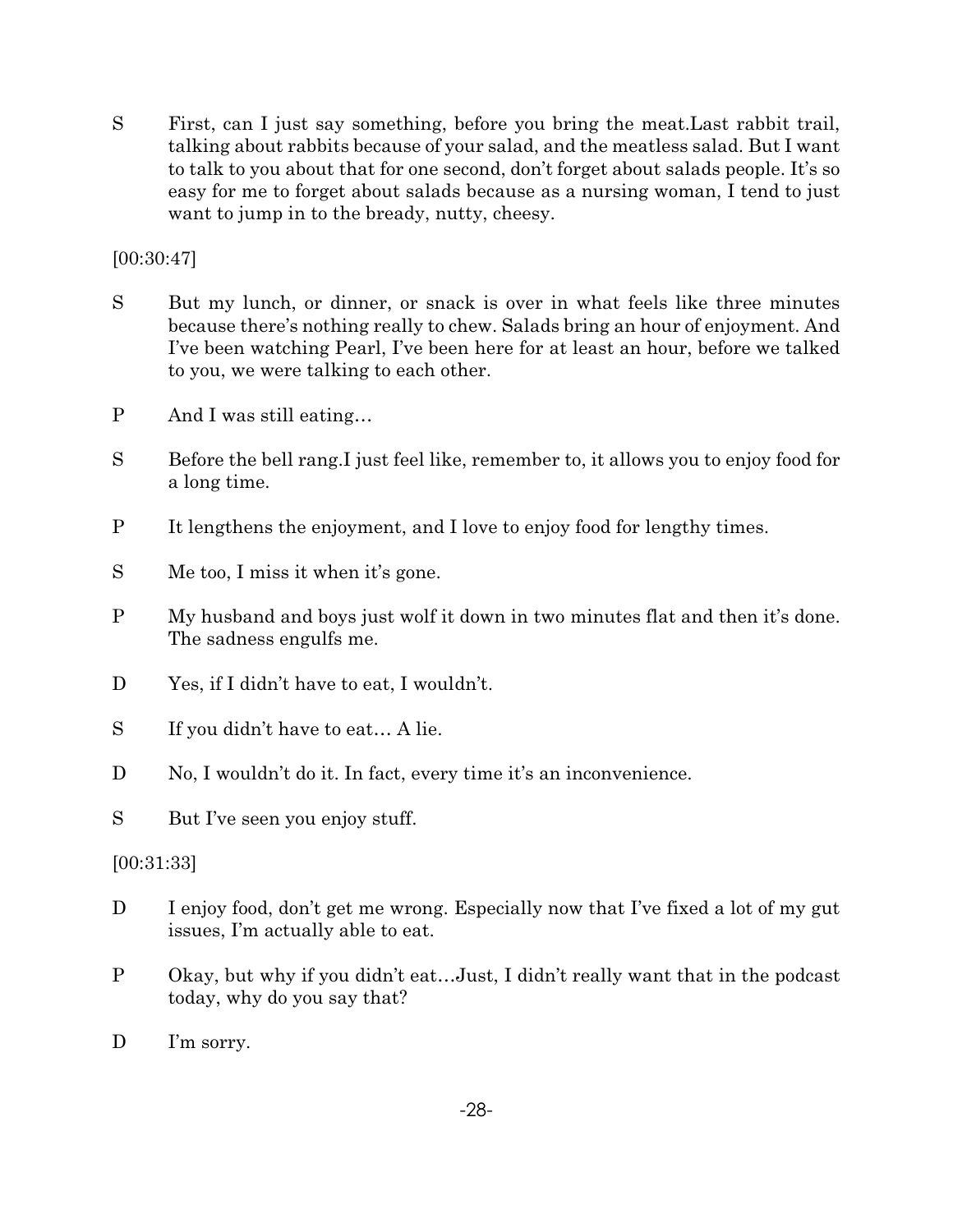- S I don't understand it.
- P Okay can we just get passed that. Why did you say that? Now I have to go into it and fix it.
- S Fix it Pearl.
- P Okay why if I didn't eat, if I didn't have to eat, I wouldn't. Why?
- D Because…
- S God gave you taste buds and a mouth, and teeth.
- P And a colon.
- S And a colon. Another place that's connected. And he gave you all kinds of food, variety. You dissed God. You didn't diss us, you dissed God.

[00:32:19]

- D No, I'm just always on my projects, you know what I mean? I'm always off to do something.
- S Food can be a project, Danny.
- D And I have to stop and make food.
- P Oh it's the stopping.
- D Yes, it's not the food.
- P Okay, well actually, I'm glad you brought it up.
- D I love food.
- P Danny this is great.
- D I hate stopping.
- P Yay, thank you.
- S We have a manufacturing center now to make all your food Danny.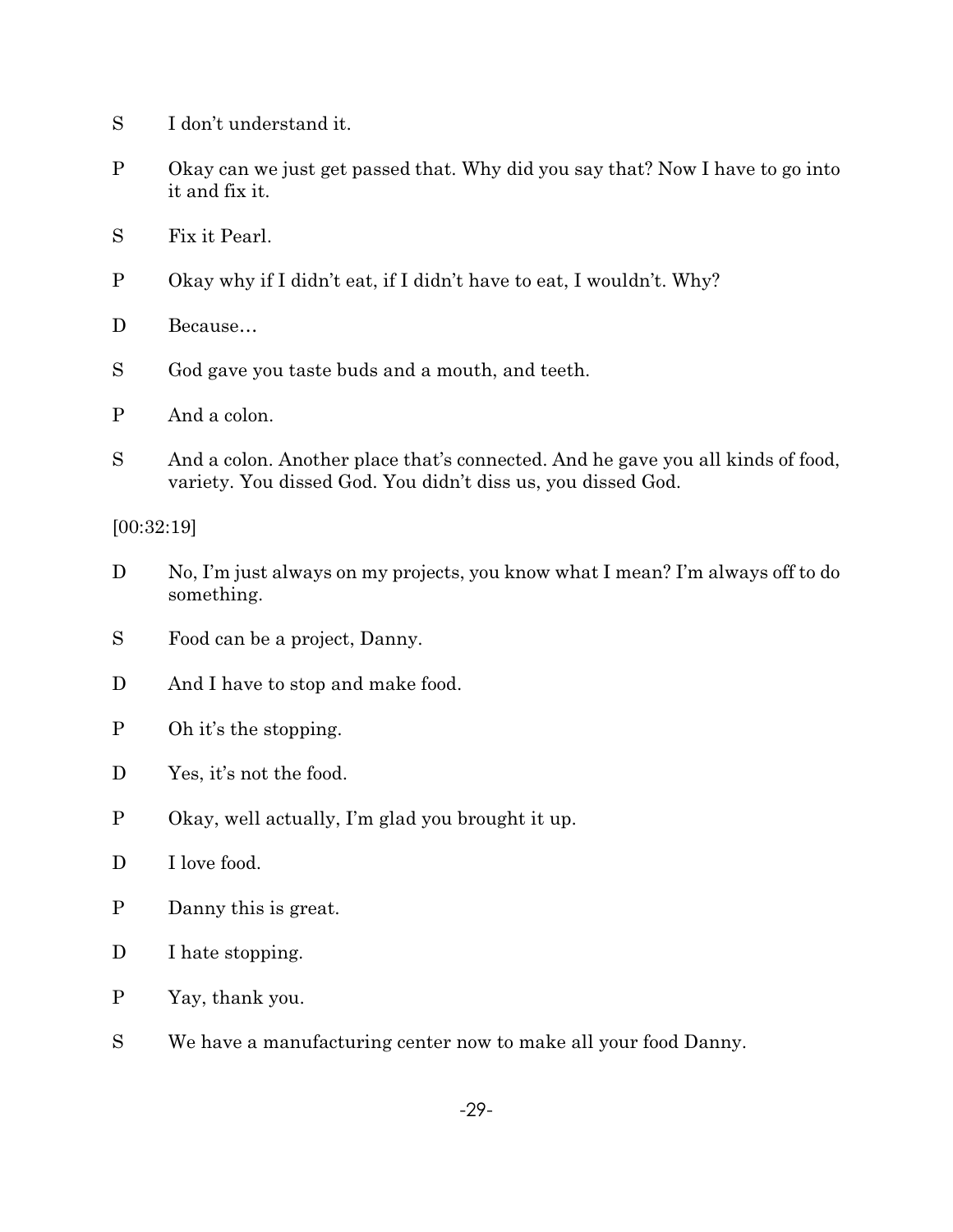- D Thank you.
- P Thank you for bringing that up because it fits in with what I was going to say anyway.

[00:32:39]

D Any time Pearl.

- P All right, I got up this morning and I was doing things on my usual routine and the final thing I did was make my bed. Now you know, you've heard me talk about, I'm a bed-maker now, because I didn't used to be. All the married years of my life.In fact, even before I was married, my mum had to force me to make my bed. So, just in the last year I've become a bed-maker.
- S Your bed?
- P Don't fall asleep Danny there is a point.
- S Your bed?
- P My bed.
- S Our bed.
- D I won't, I'll just keep my head back.
- P My husband's in my bed.

[00:33:10]

- S No, before you were married you said that your Mum had to force you to make your bed.
- P Yes, we slept together Serene and I, our bed.
- S Our bed.
- P Our bed. So, first of all, on my way to the PODdy cabin today I thought, there was a lot of things that I didn't want to do today that I did. I'm so glad I did them. And this is probably a longer conversation,but I just want to bring it here.We'll just leave it out there and re-visit it on another PODdy. First thing that happened today I didn't want to do, and some days I feel like getting up, I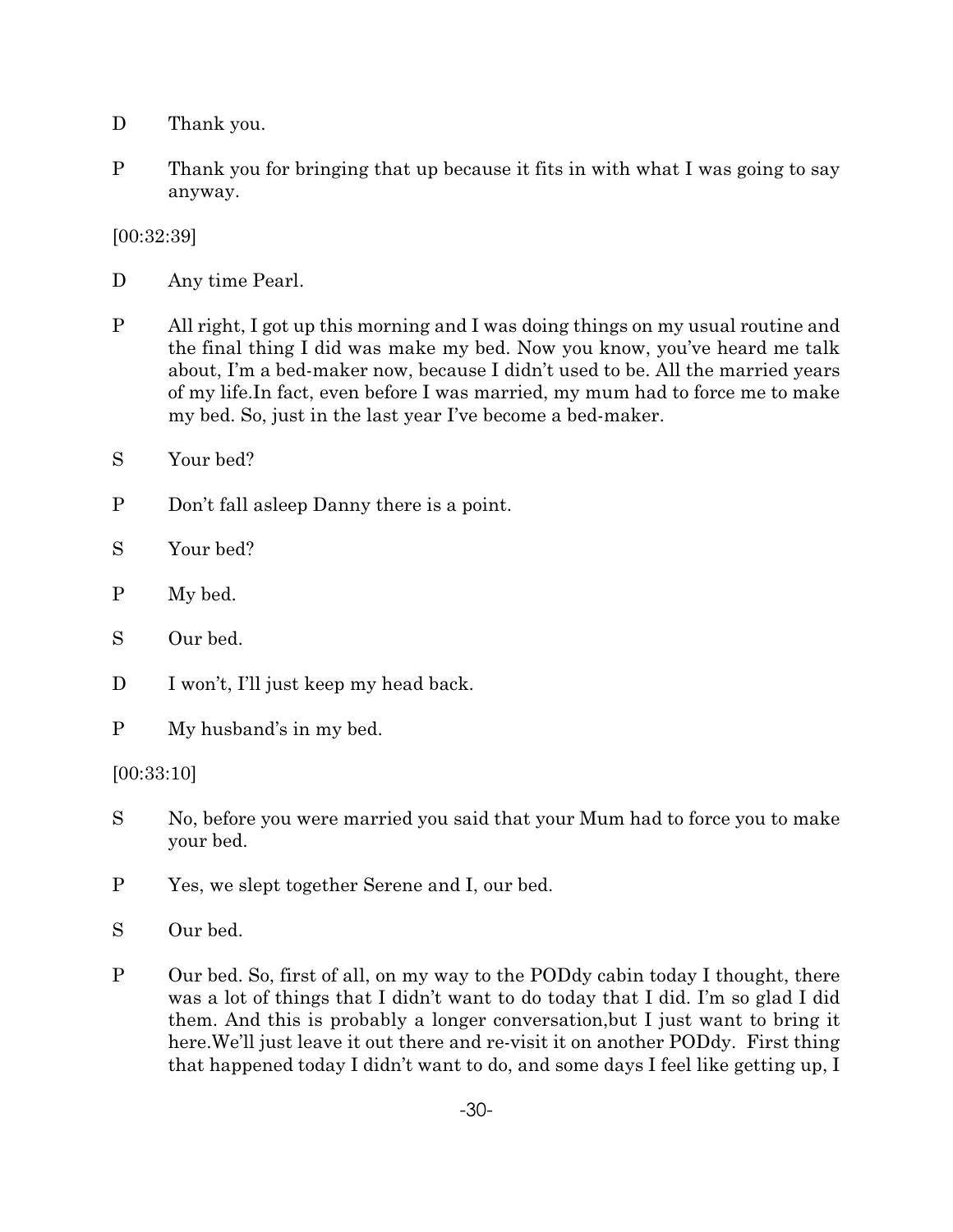didn't want to get out of bed today. I was feeling so comfy, and my husband wasn't up, and I was just lying there.

- S Don't you love it when your husband's not up?
- P Yes, it was great. But I knew that I had to get up and I was thinking, man just half an hour lying there, but no I was like, I don't want to get up.
- S Just thinking of all the reasons.
- D It's so random.
- P But I got up okay?

[00:34:01]

- D Don't you love it when your husband's not up. What? Sorry.
- P Listen, number one.
- S He's always up and off at the hemp plant.
- P Number one I did not want to get up, I did it. We all go through that right? Number two, I didn't want to go make my husband's breakfast and lunch.It felt annoying to me. I did it, so glad I did it. Number three…
- S Because he's not going to be eating at the only restaurant in Sanville [?].
- P Number three, I did not want to exercise today. Didn't. No. I did it. Number four was I did not… I really didn't want to make that bed. It was worse today because I didn't make it yesterday, yesterday was a crazy day. And today those thoughts came into my head like you're not really a bed-maker are you? Just leave it and go back to your old ways. Go back. And then I was like, no, I'm that girl who makes her bed. I made it, took me 45 seconds, made it.

# [00:35:03]

P Then I was on the way to our PODdy and guess what? I did want to come to The PODdy. But, all that to say I was thinking, sometimes we can get on the pity pot when it comes to food and the Trim Healthy Mama journey and say, but I just don't want to do that. I don't want to take the time to chop up the salad or I don't want to have protein for my breakfast. I really want my cereal, I just want it. And you can give yourselves license for these things in the other parts of your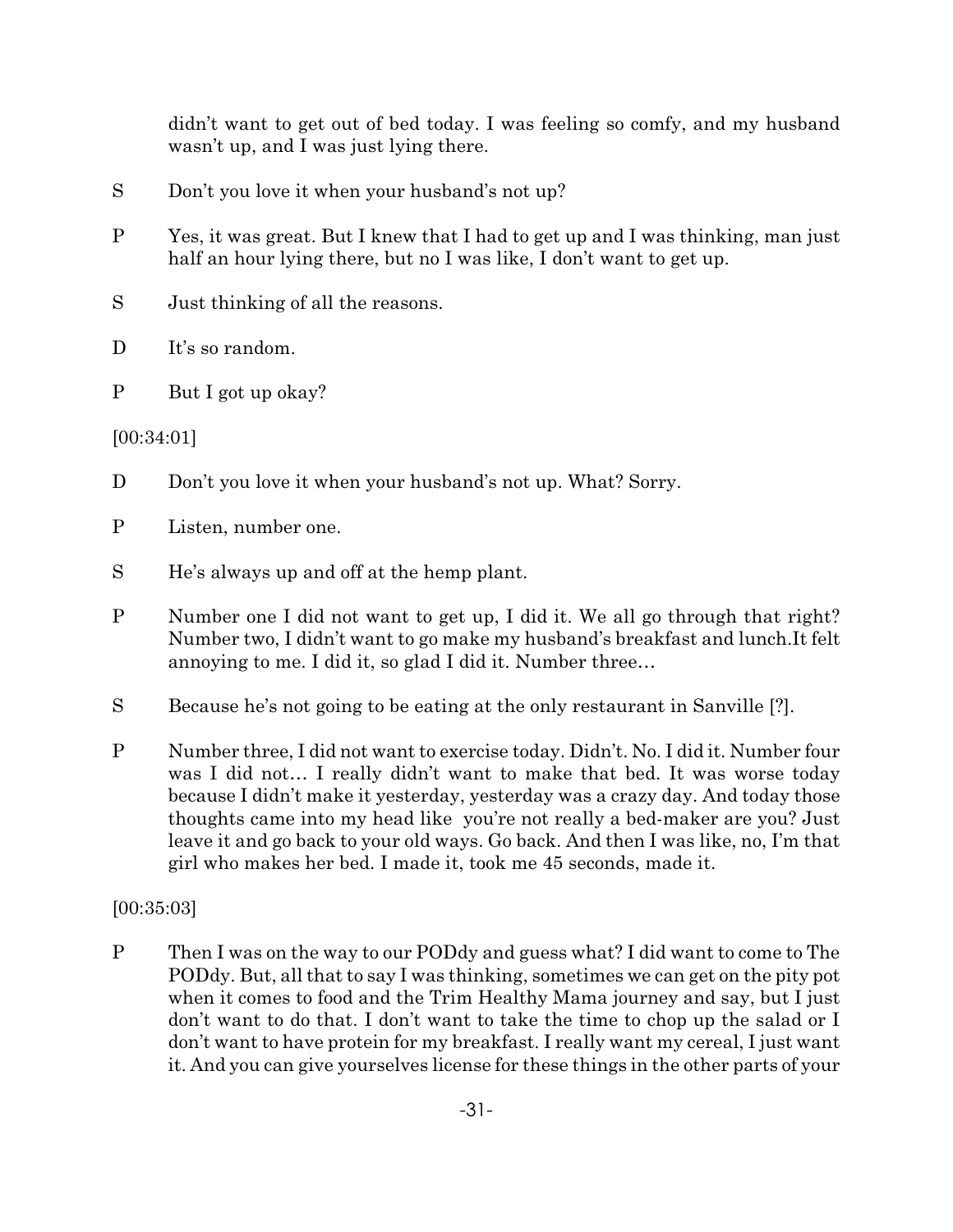life.

- S It's your birthday.
- P But, there's so much of value that you're already doing in your own life that you don't want to do. You're getting up in the morning, you're having a shower, you're brushing your teeth.All those things you don't really want to do. They're valuable, why aren't you, if you feel like you just can't stick to this, why aren't you giving yourself the same no-out?
- S I agree, and once you're in it though. Once you're, sometimes it only takes a few seconds, but say a couple of minutes in, you're starting to enjoy it.
- P Yes, when you're in there, even when I started the exercise,I was actually having fun, I was exercising to you and Serene in our Workin's, you and me.
- S You and Serene, that's two of me.
- P I was exercising to myself and Serene and our Workin's and I started to have fun, because man, we're ridiculous.

# [00:36:16]

- D You know even in the way I've been eating now I've found the same thing. I don't want to stop. Because I have to actually take more time for food than I ever have before. I always just throwing burritos in the microwave, going through drive-throughs.And I was trying to get the right stuff as I went through, but at the end of the day it just wasn't fresh garden stuff and fish and meat. It was packaged, put together by somebody else and I was under this whole modern idea that we just don't have the time anymore. And that's one thing that I've had to accept now, is I have to make time to take care of myself.
- P That's right.
- D And the thing that made me wake-up was suffering in my body. And I think that's why a lot of people listen to this show, because they're suffering in some way in their body.And look if that's you, the answer is take the time to do the right stuff.
- S Yes and take the time, and legitimately just throw this out Pearl then you get back on it.
- P No go ahead I'm talking, talking.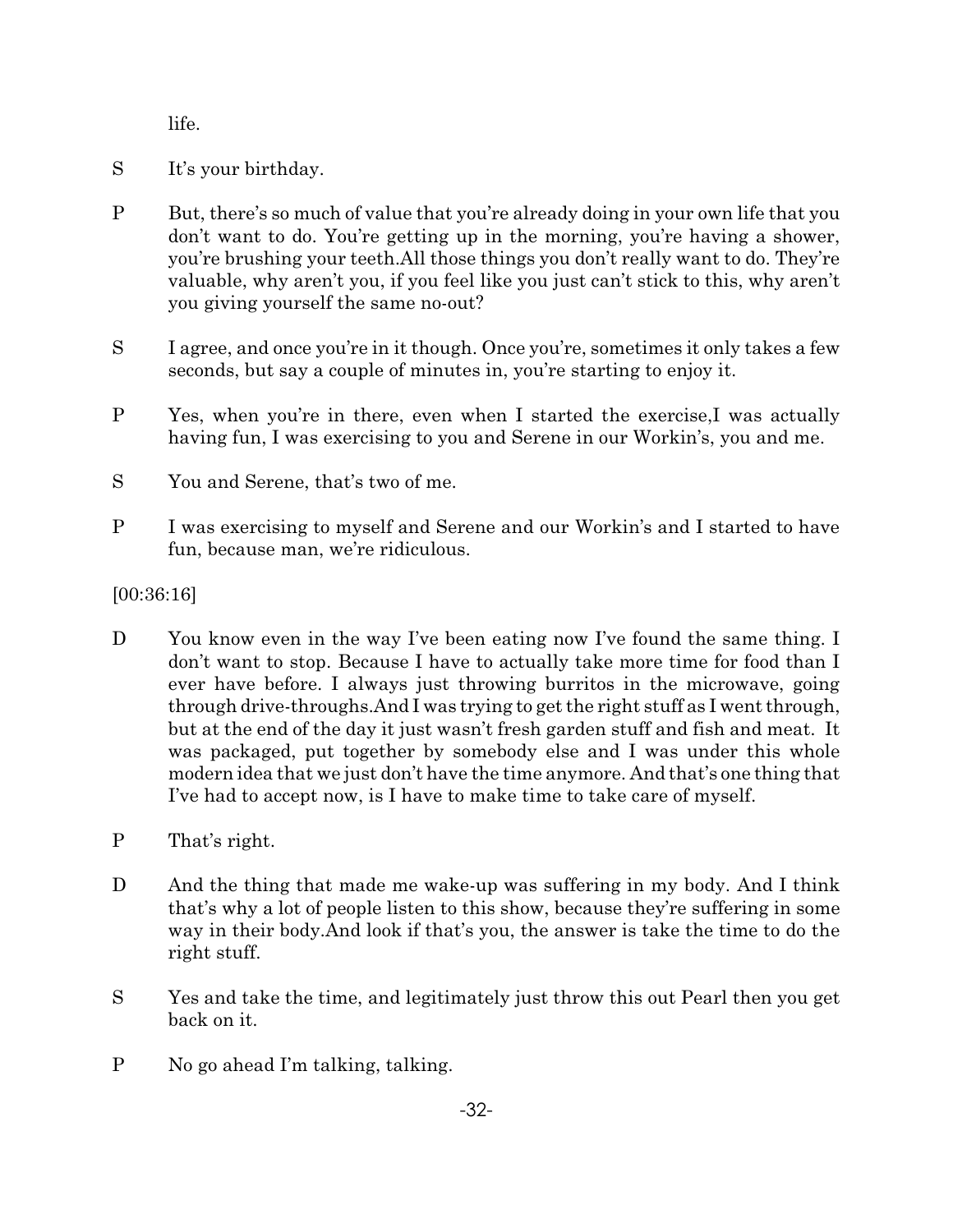# [00:37:15]

- S As you take the time, the initial thing though is to just jump in the cold water. Lately, I have been bready, nutty, cheesing. But I had this thing at night, and I've talked to you guys about this before, where I like to have a Trimmy and then a bunch of fresh yummy celery, fresh yummy, a bunch of raw vegetables. I don't even need to count it at night, I just eat it. It's because I shouldn't be eating, but I'm up. So, I eat that, and sometimes I just have to dive in and take that first bit. And after I've taken that first bite, I'm like, this is yum. I was born a rabbit. This is delicious, crunchy, refreshing, tastes like candy and I love it.
- D But now...
- S But before that first bite, all I want to do is heat up a left-over piece of lasagne.
- D Right, yes.
- S Even if its Trim Healthy Mama lasagna. But I want the big, fatty, cheesy, big gulps of stuff.
- D Well that's where the instant pot, or any pressure cooker has really helped me.Is I can take a piece of fish from frozen, put it in that thing and in like seven minutes I've got fish on top of a salad or next to broccoli.
- S Good for you Dan.

# [00:38:17]

- P You're awesome Dan.
- D I've even figured out all the little tricks. Six minutes just the fish, and then add broccoli for one more minute just to steam the broccoli.
- S Good for you.
- D And dude you got, I just go to that over and over.
- P So I feel like, you said, if I didn't have to eat, I wouldn't and all that. But I think it'sa changing that we had that, aha I'm that girls who loves to. And then this morning I was doing that, I'm that girl, I didn't want to exercise. But I wouldn't let that out happen. I was like, no I'm that girl who exercises.
- D Yes, you're that girl.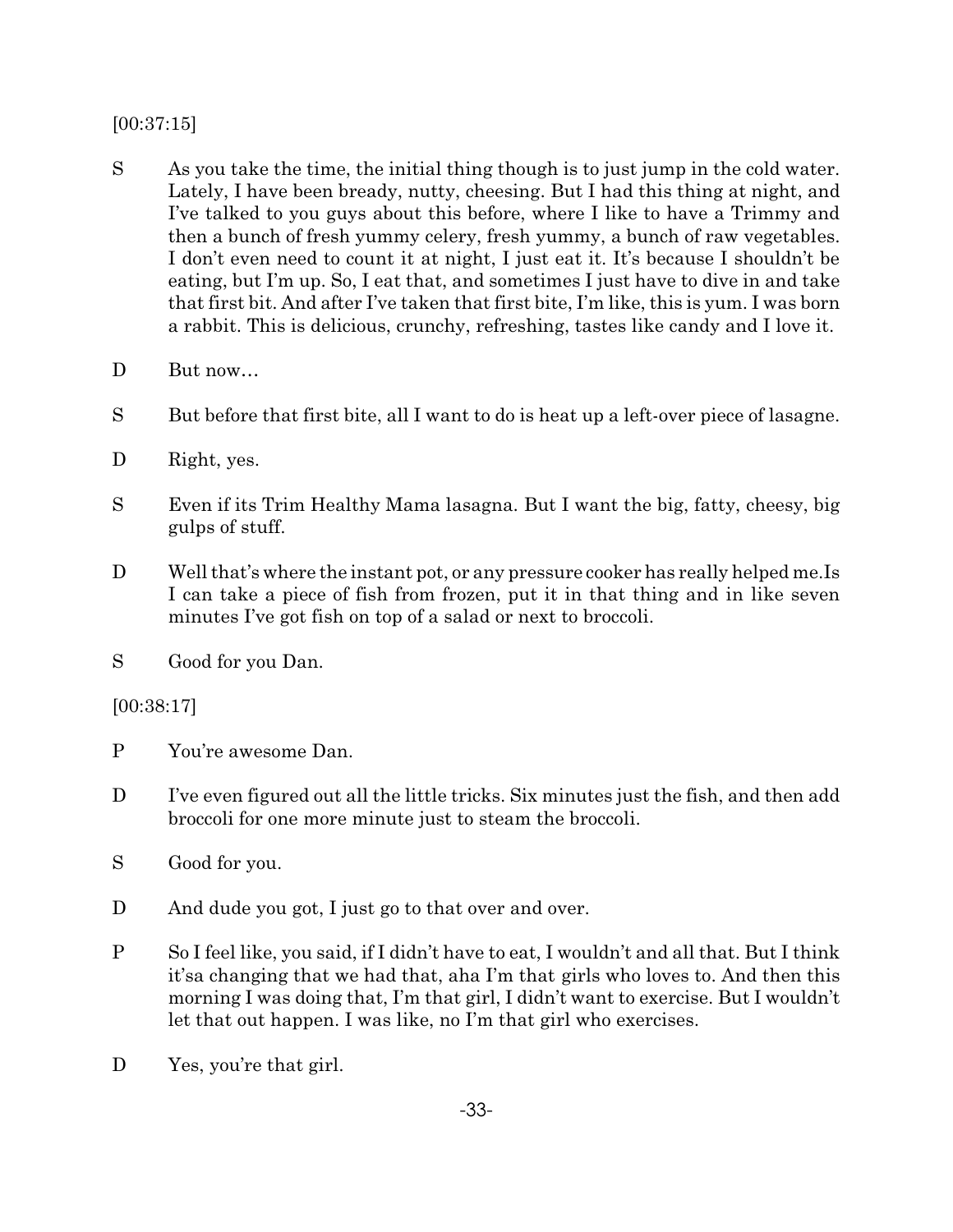- P It's just a forcing of myself and when I proclaim it, I do it.
- D I did it accidentally and didn't realize it until you just said, I'm that girl. I literally, in my brain, I said this as I, because I was going fast because I'm in a routine now. I know where the salt's at,which I know women are laughing at now like, what do you, oh big achievement, he found the salt in your kitchen. Well, if you knew my story.

### [00:39:11]

- P Right.
- D So, anyways, I know where everything's at. I even know how, while the stuff's cooking to make my Lime-Ade drinks.
- P I'm proud of you Dan.
- D So here's the phrase that was in my head. No, it was like some one was saying it. No, it was a person watching my cooking show.
- S Yes.
- D That doesn't exist, but in my head, it was happening.
- P Okay, yes.
- D And someone watching said, he's the kind of guy that knows his way around the kitchen.
- P I love that.
- S I love that.
- P So now that's your identity.
- D It totally became my, in that moment, because I was going fast all of a sudden. I learned how to chop fast now. You need to chop those veggies up.

[00:39:49]

- S You could see yourself with your own cooking network show couldn't you?
- D Dude, I was so in the zone.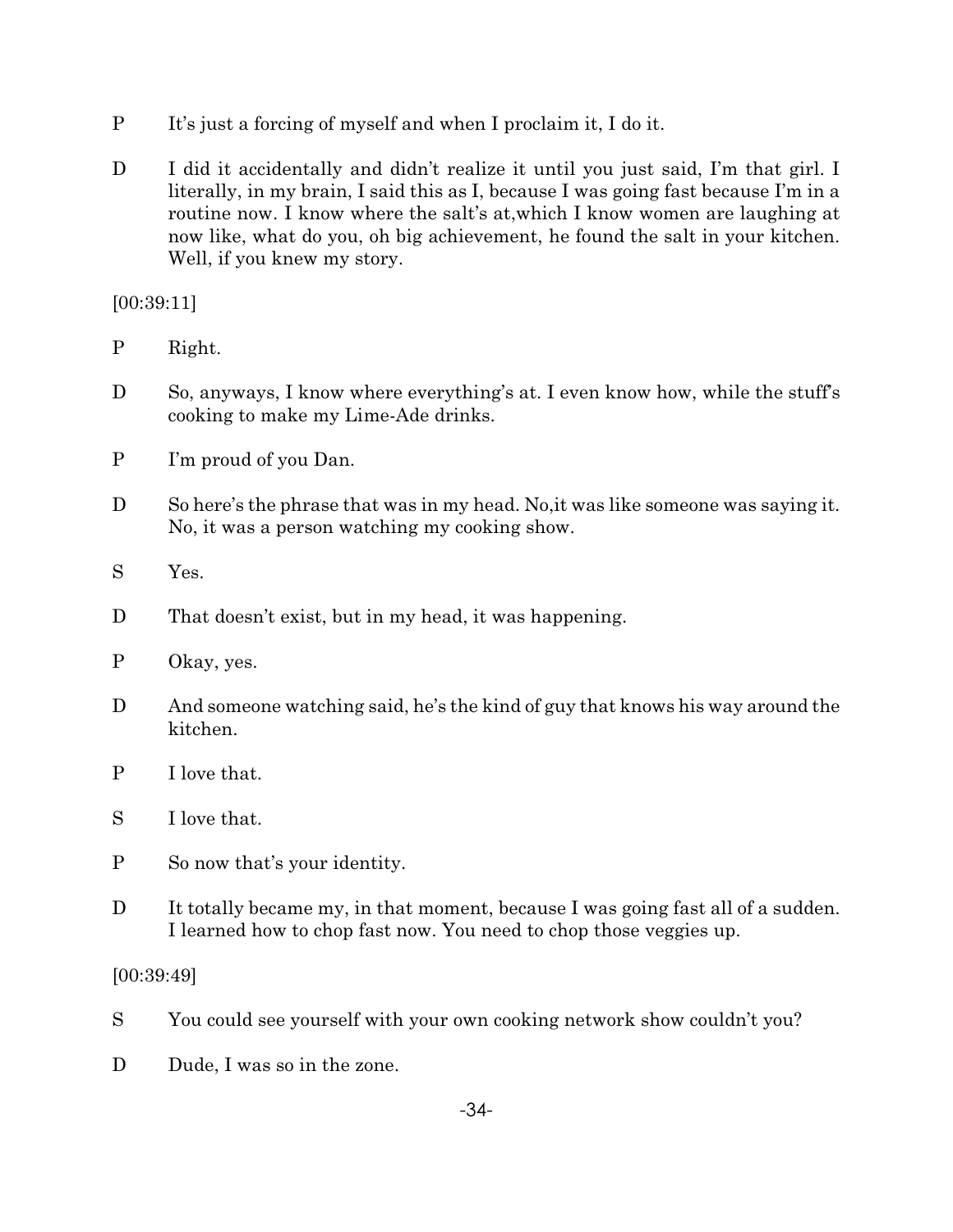- P Dan, it might be a thing, one time, you never know.
- D Who knows.
- S That's so exiting, but I totally agree with you Pearl, I'm Amening you the whole way. It's almost like you've got to put yourself on autopilot for some of the stuff, you can't allow yourself…
- P No, you can't allow yourself an out. Why are you allowing yourself an out when it comes to healthy eating, when you're not allowing yourself an out when it comes to brushing your teeth or getting up in the morning?
- S Or checking the oil in your car.
- P You get up in the morning.
- S And doing things you have to do, putting a load of laundry on.

[00:40:23]

- P Okay so, it's like, hey I'm that girl who gets up in the morning, we all are right? But I am that girl who takes the five minutes to do a little prep, that's me. And I will always be that girl who makes her bed, I'm not perfect.Like yesterday I messed up right? But does that make me that girl who just can't get it right? No. I'm that girl that bounces back and makes her bed.
- S Well you're also the girl that is not a perfectionist psycho that beats herself up with shame. You're the girl that going for the long haul. The girl that's going for the sustainable approach, like, I had to go to the hospital the other day with one of my toddlers who knocked his teeth, knocked the nerves dead. And they needed to remove the teeth, so we had to go to the doccies. So, I was just there all day and I didn't get a chance to exercise.And the perfectionist side of me, because I'm the opposite end of Pearl, said, when you go home tonight at 19:30, after dinner, when the children, when you put the toddlers to sleep you should go out and do a work out.
- P Wow, I've never had that thought.
- S I would have done that. Years prior to Pearl helping me I would have done that. But I told myself, you know what Serene, you're that girl who's going to have a sustainable approach to exercise. You're that girl who lets life get in the way, but you're that girl that just keeps a general habit of movement.